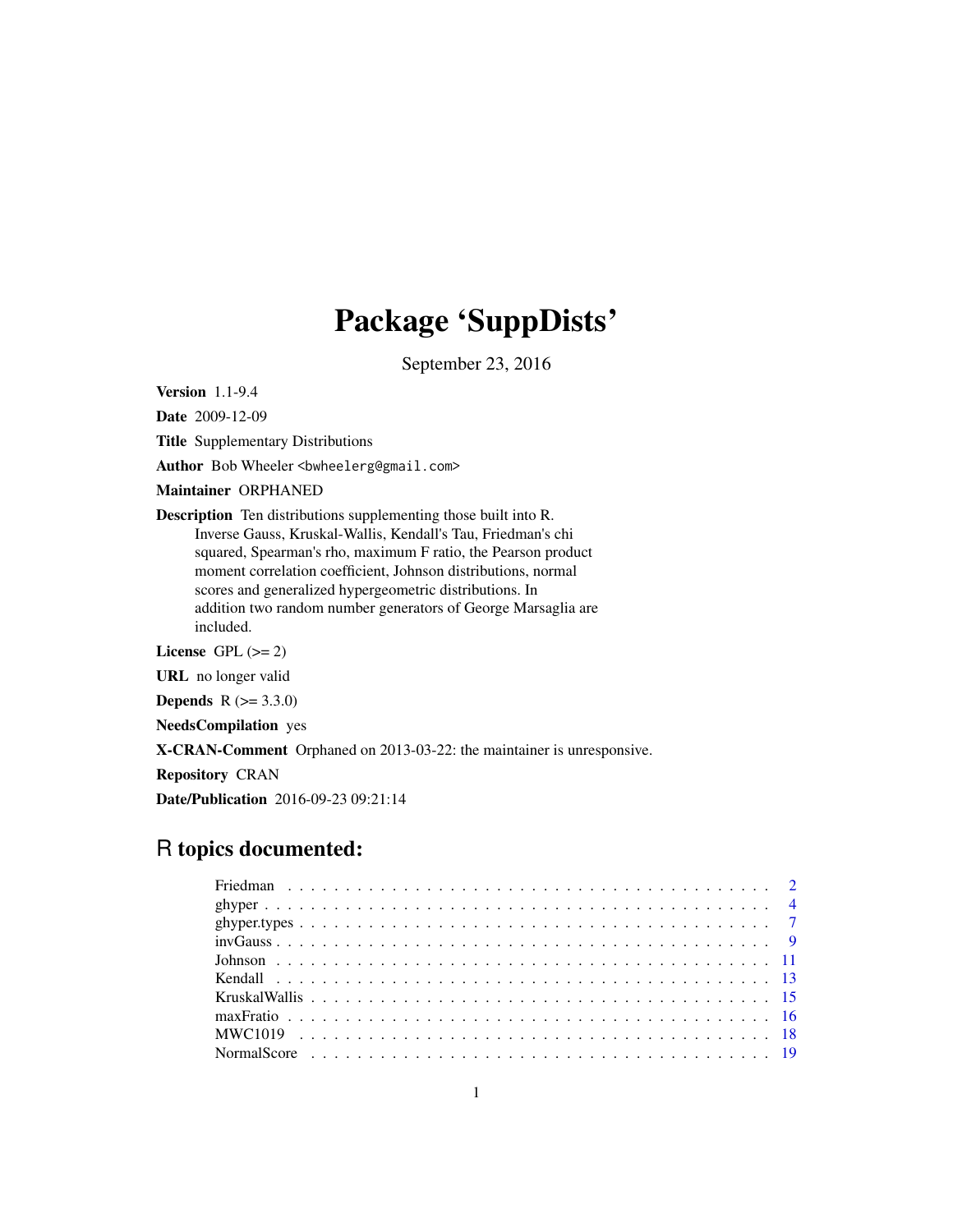#### <span id="page-1-0"></span>2 **Primary 19th Contract Contract Contract Contract Contract Contract Contract Contract Contract Contract Contract Contract Contract Contract Contract Contract Contract Contract Contract Contract Contract Contract Contract**

| Index |  |  |  |  |  |  |  |  |  |  |  |  |  |  |  |  |  |  |  |  |  |
|-------|--|--|--|--|--|--|--|--|--|--|--|--|--|--|--|--|--|--|--|--|--|
|       |  |  |  |  |  |  |  |  |  |  |  |  |  |  |  |  |  |  |  |  |  |
|       |  |  |  |  |  |  |  |  |  |  |  |  |  |  |  |  |  |  |  |  |  |
|       |  |  |  |  |  |  |  |  |  |  |  |  |  |  |  |  |  |  |  |  |  |

Friedman *Friedman's chi-square*

# Description

Density, distribution function, quantile function, random generator and summary function for Friedman's chi square.

# Usage

```
dFriedman(x, r, N, log=FALSE)
pFriedman(q, r, N, lower.tail=TRUE, log.p=FALSE)
qFriedman(p, r, N, lower.tail=TRUE, log.p=FALSE)
rFriedman(n, r, N)
sFriedman(r, N)
```
#### Arguments

| x,q          | vector of non-negative quantities                                                           |
|--------------|---------------------------------------------------------------------------------------------|
| p            | vector of probabilities                                                                     |
| n.           | number of values to generate. If n is a vector, length(n) values will be generated          |
| $\mathsf{r}$ | vector of number of treatments                                                              |
| N            | $(N \geq 2)$ vector of number of replications of each treatment                             |
| log, log.p   | logical vector; if TRUE, probabilities $p$ are given as $log(p)$                            |
| lower.tail   | logical vector; if TRUE (default), probabilities are $P[X \leq x]$ , otherwise,<br>P[X > x] |

#### Details

The Freidman chi-squared is used for nonparametric ANOVA. The data in N rows of an  $N \times r$  table are ranked separately such that the ranks take the values from 1 to r in the N different rows. The distributions are obtained on the assumption that there is no relationship between the N rows.

# Formulae:

Let  $R_j$  be the sum of ranks for treatment  $j(j = 1 ... r)$ , then the Friedman statistic is

$$
x = \frac{12}{Nr(r+1)}\sum_{j=1}^{r} R_j^2 - 3N(r+1)
$$

this is asymptotically equivalent to a  $\chi^2$  random variable. One may also calculate the chi squared statistic for the usual analysis of variance which gives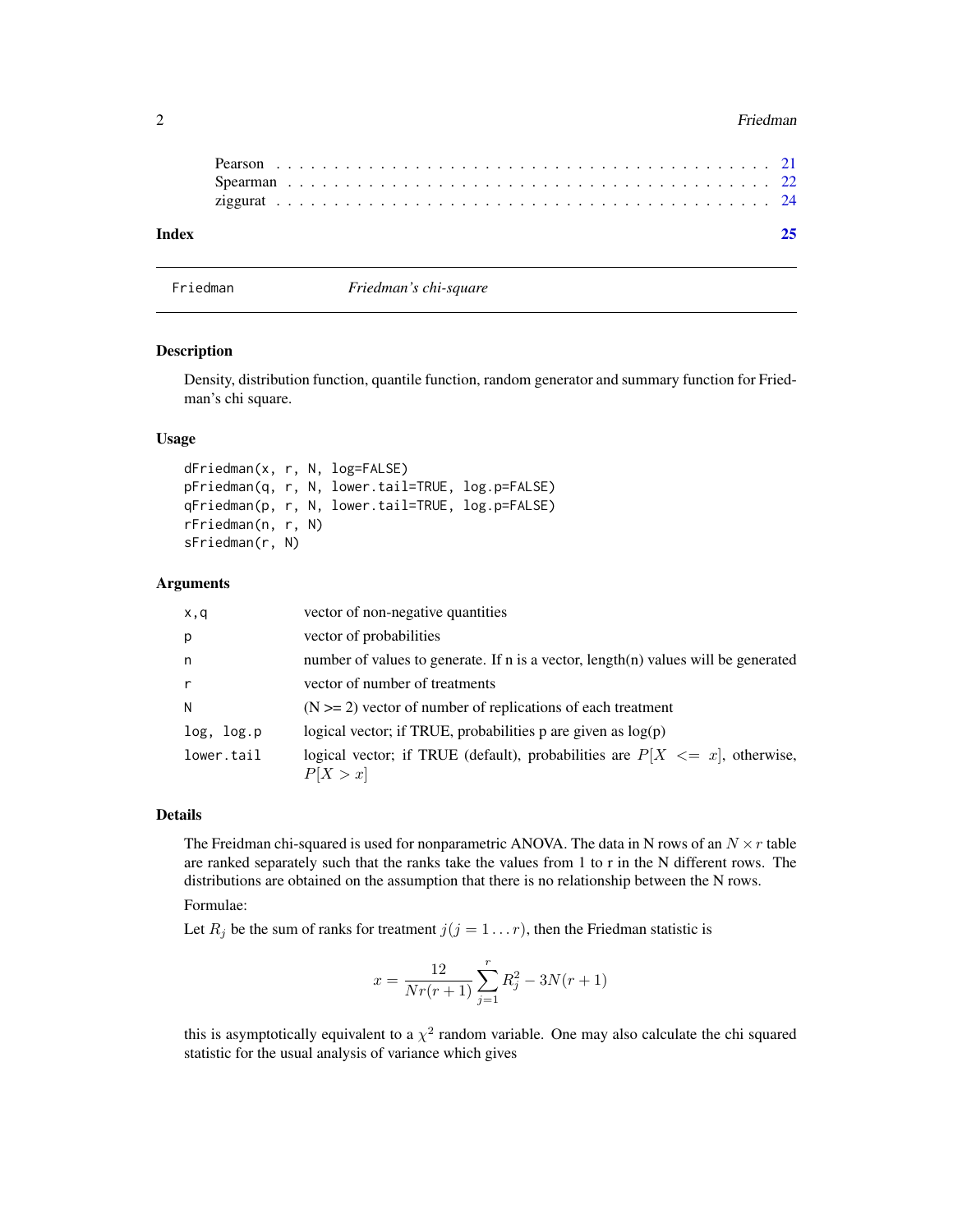#### Friedman 3

$$
F = \frac{(N-1)x}{N(r-1) - x}
$$

which may be used with the F distribution functions in R for degrees of freedom  $(r - 1)$  and  $(N-1)(r-1)$ .

# Value

The output values conform to the output from other such functions in R. dFriedman() gives the density, pFriedman() the distribution function and qFriedman() its inverse. rFriedman() generates random numbers. sFriedman() produces a list containing parameters corresponding to the arguments – mean, median, mode, variance, sd, third cental moment, fourth central moment, Pearson's skewness, skewness, and kurtosis.

#### Note

Exact calculations are made for the following values of the parameters:

| r                           | N   |
|-----------------------------|-----|
| $\mathcal{D}_{\mathcal{L}}$ | 100 |
| 3                           | 30  |
| 4                           | 15  |
| 5                           | 8   |

These exact calculations are made using the algorithm of Kendall and Smith (1939).

The incomplete beta, with continuity correction, is used for calculations outside these ranges. Some appreciation for the accuracy of the approximation may be obtained by comparing the calculated values with exact tables such as Odeh (1977). Iman and Davenport (1980) have studied the accuracy of various approximations.

#### Author(s)

Bob Wheeler <bwheelerg@gmail.com>

#### References

Kendall, M. and Smith, B.B. (1939). The problem of m rankings. *Ann. Math. Stat.* 10. 275-287.

Iman, R.L. and Davenport, J.M. (1980). Approximations of the critical region of the Friedman statistic. *Comm. Stat. Theor. Meth.* A9(6). 571-595.

Odeh, R.E. (1977). Extended tables of the distribution of Friedman's S-statistic in the two-way layout. *Commun. Statist.-Simula. Computa.* B6(1). 29-48.

#### Examples

```
pFriedman(2, r=5, N=10)
pFriedman(c(.8,3.5,9.3), r=5, N=10) ## approximately 5% 50% and 95%
```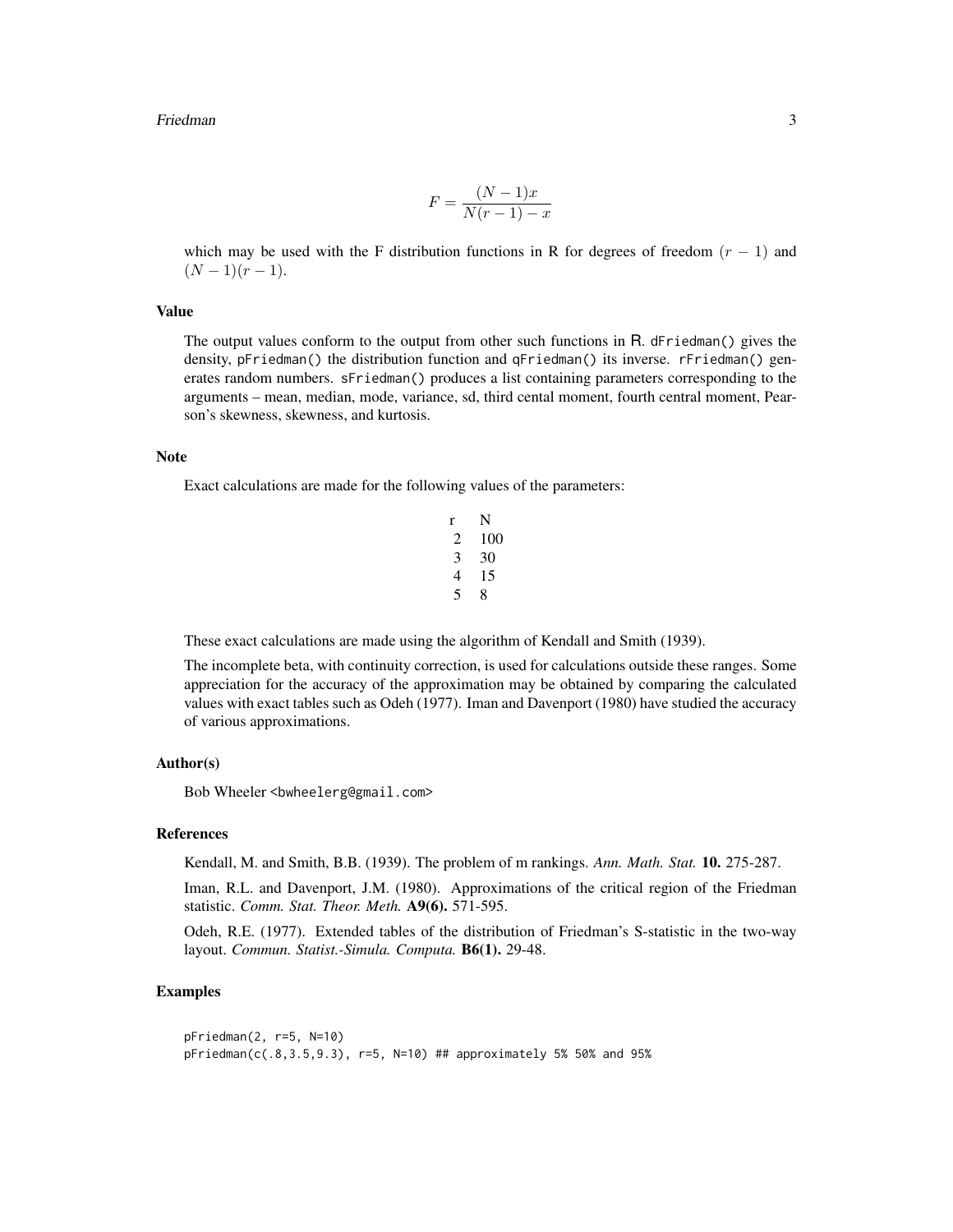```
sFriedman(r=5, N=10)
plot(function(x)dFriedman(x, r=5, N=10),0,10)
```
#### ghyper *Generalized hypergeometric distributions*

#### Description

Density, distribution function, quantile function, random generator and summary function for generalized hypergeometric distributions.

# Usage

dghyper(x, a, k, N, log=FALSE) pghyper(q, a, k, N, lower.tail=TRUE, log.p=FALSE) qghyper(p, a, k, N, lower.tail=TRUE, log.p=FALSE) rghyper(n, a, k, N) sghyper(a, k, N) tghyper(a, k, N) ## scalar arguments only

#### Arguments

| x,q,n      | vector of non-negative <b>integer</b> quantities                                            |
|------------|---------------------------------------------------------------------------------------------|
| p          | vector of probabilities                                                                     |
| a          | vector of real values giving the first column total                                         |
| k          | vector of real values giving the first row total                                            |
| N          | vector of real values giving the grand total                                                |
| log, log.p | logical vector; if TRUE, probabilities p are given as $log(p)$                              |
| lower.tail | logical vector; if TRUE (default), probabilities are $P[X \leq x]$ , otherwise,<br>P[X > x] |

# Details

The basic representation is in terms of a two-way table:

| X     | k-x   | k     |
|-------|-------|-------|
| $a-x$ | b-k+x | $N-k$ |
| a     | h     | N     |

and the associated hypergeometric probability  $P(x) = C_x^a C_{k-x}^b / C_k^N$ .

The table is constrained so that rows and columns add to the margins. In all cases x is an integer or zero, but meaningful probability distributions occur when the other parameters are real. Johnson, Kotz and Kemp (1992) give a general discussion.

<span id="page-3-0"></span>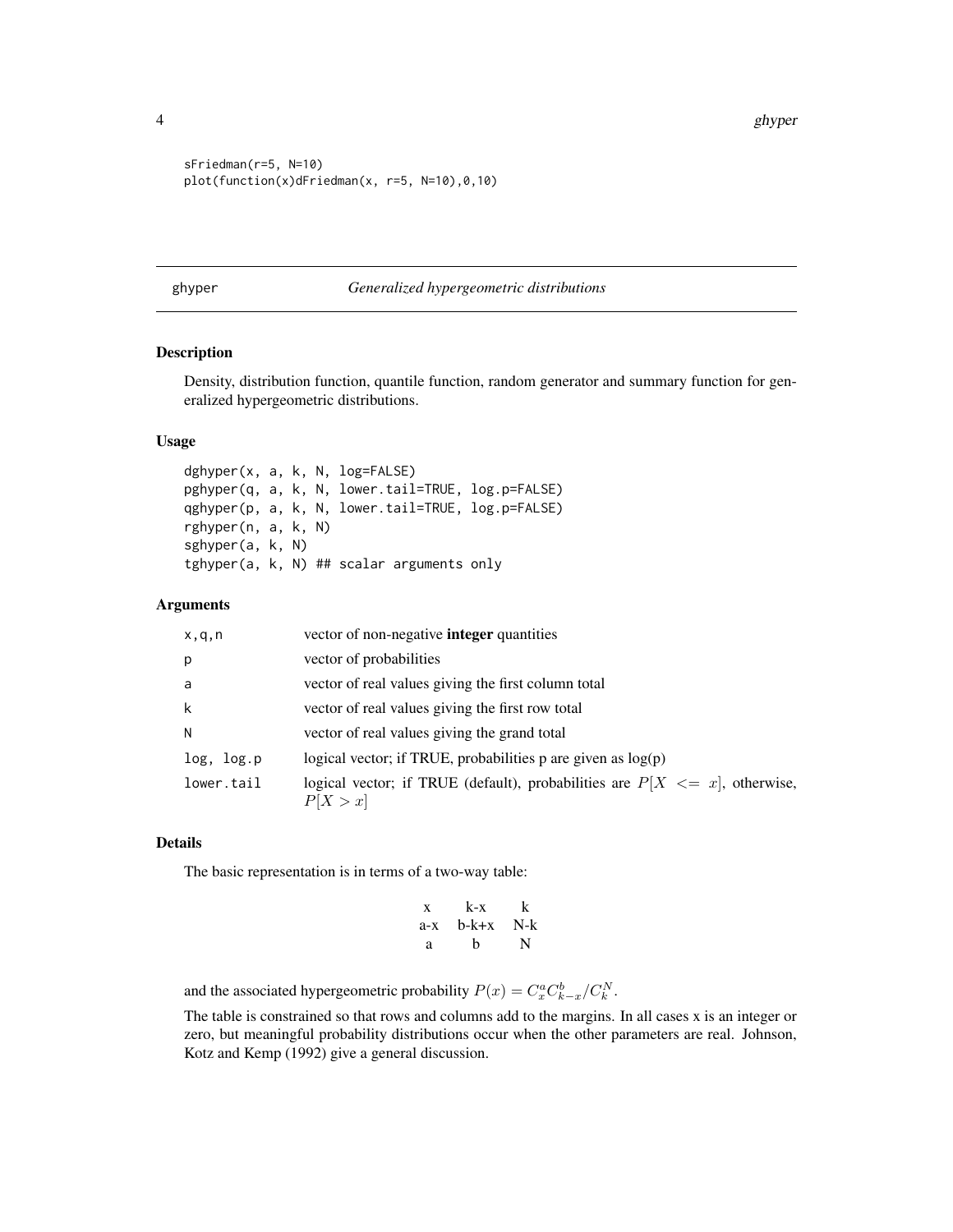#### <span id="page-4-0"></span>ghyper 5

Kemp and Kemp (1956) classify the possible probability distributions that can occur when real values are allowed, into eight types. The *classic* hypergeometric with integer values forms a ninth type. Five of the eight types correspond to known distributions used in various contexts. Three of the eight types, appear to have no practical applications, but for completeness they have been implemented.

The Kemp and Kemp types are defined in terms of the ranges of the a, k, and N parameters and are given in [ghyper.types](#page-6-1). The function tghyper() will give details for specific values of a, k, and N.

These distributions apply to many important problems, which has lead to a variety of names:

The Kemp and Kemp types IIA and IIIA are known as:

- Negative hypergeometric
- Inverse hypergeometric
- Hypergeometric waiting time
- Beta-binomial

The advantages of the conditional argument are considerable. Consider a few examples:

1. Future event: Consider two events which have occurred u and v times respectively. The distribution function of x occurrences of the first event in a sample of k new trials is calculated. Here  $a = -u-1$ , and  $N = -u-v-2$ .

Example: Suppose Toronto has won 3 games and Atlanta 1 in the World Series. What is the probability that Toronto will win the series by taking 2 or more of the remaining 3 games?

2. Exceedance: Consider two samples of size m and k, then the distribution function of x, the number of elements out of k which exceed the r th largest element in the size m sample is calculated. Here  $a = -r$ , and  $N = -m-1$ .

Example: Suppose that only once in the last century has the high-water mark at the St. Joe bridge exceeded 12 feet, what is the probability that it will not do so in the next ten years?

3. Waiting time: Consider an urn with T balls, m of which are white, and that drawing without replacement is continued until w white balls are obtained, then the distribution function of x, the number of balls in excess of w that must be drawn is desired. Here  $a = -w$ ,  $N = -m-1$ , and  $k = T - m$ .

Example: Suppose a lot of 100 contains 5 defectives. What is the mean number of items that must be inspected before a defective item is found?

4. Mixture: Suppose x has a binomial distribution with parameter p, and number of trials k. Suppose that p is not fixed, but itself distributed like a beta variable with parameters A and B, then the distribution of x is calculated with  $a = -A$  and  $N = -A$  -B.

Names for Kemp and Kemp type IV are:

- Beta-negative-binomial
- Beta-Pascal
- Generalized Waring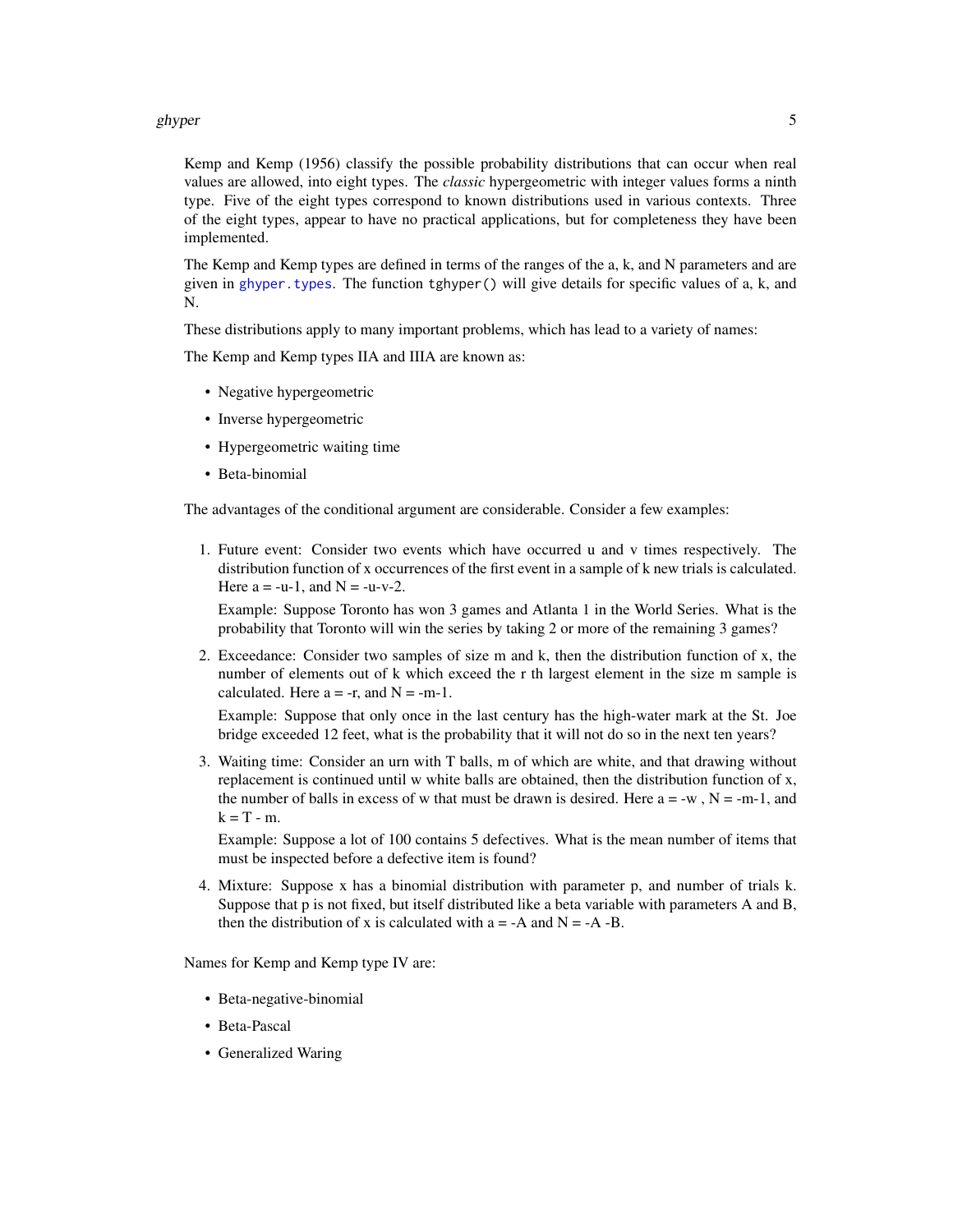One application is accidents:

Suppose accidents follow a Poisson distribution with mean L, and suppose L varies with individuals according to accident proneness, m. In particular, suppose L follows a gamma distribution with parameter r and scale factor m , and that the scale factor n itself follows a beta distribution with parameters A and B, then the distribution of accidents, x, is beta-negative-binomial with  $a = -B$ , k  $= -r$ , and N = A -1. See Xekalki (1983) for a discussion of this as well as a discussion of accident models for proneness, contagion and spells.

#### Value

The output values conform to the output from other such functions in R. dghyper() gives the density, pghyper() the distribution function and qghyper() its inverse. rghyper() generates random numbers. sghyper() produces a list containing parameters corresponding to the arguments – mean, median, mode, variance, sd, third central moment, fourth central moment, Pearson's skewness, skewness, and kurtosis.

The function tghyper() returns the hypergeometric type and the range of values for x.

# **Note**

The parameters of these functions differ from those of the hypergeometric functions of R. To translate between the two use the following as a model:  $phyper(x,m,n,k) = pghyper(x,k,m,m+n)$ .

#### Author(s)

Bob Wheeler<br/>bwheelerg@gmail.com>

# **References**

Johnson, N.L., Kotz, S. and Kemp, A. (1992) *Univariate discrete distributions*. Wiley, N.Y.

Kemp, C.D., and Kemp, A.W. (1956). Generalized hypergeometric distributions. *Jour. Roy. Statist. Soc. B.* 18. 202-211.

Xekalaki, E. (1983). The univariate generalized Waring distribution in relation to accident theory: proneness, spells or contagion. *Biometrics.* 39. 887-895.

#### Examples

```
tghyper(a=4, k=4, N=10) ## classic
tghyper(a=4.1, k=5, N=10) ## type IA(i) Real classic
tghyper(a=5, k=4.1, N=10) ## type IA(ii) Real classic
tghyper(a=4.2, k=4.6, N=12.2) ## type IB
tghyper(a=-5.1, k=10, N=-7) ## type IIA
tghyper(a=-0.5, k=5.9, N=-0.7) ## type IIB
tghyper(a=10, k=-5.1, N=-7) ## type IIIA Negative hypergeometric
tghyper(a=5.9, k=-0.5, N=-0.7) ## type IIIB
tghyper(a=-1, k=-1, N=5) ## type IV Generalized Waring
sghyper(a=-1, k=-1, N=5)
```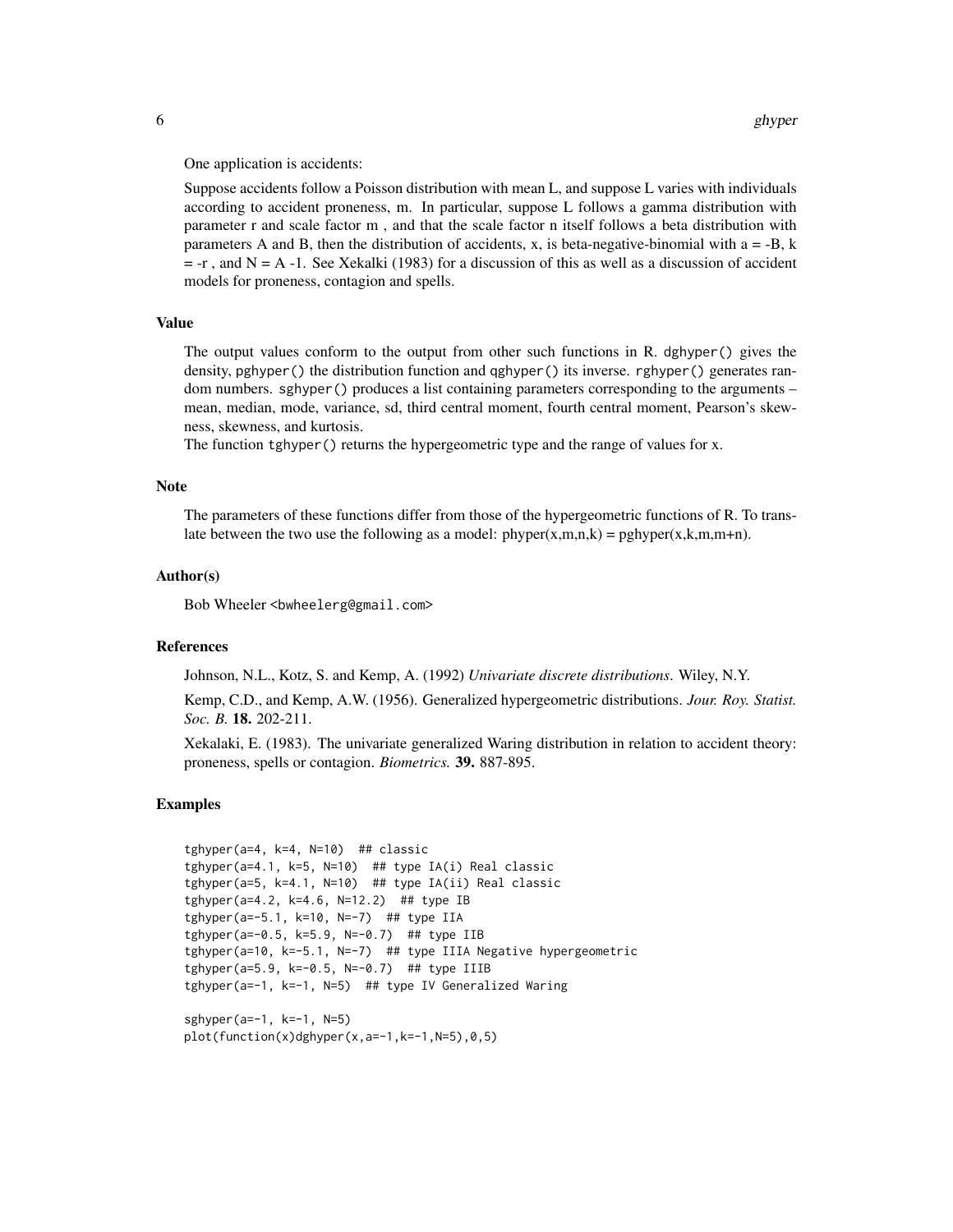# <span id="page-6-0"></span>ghyper.types 7

```
#Fisher's exact test: contingency table with rows (1,3),(3,1)
pghyper(1,4,4,8)
pghyper(3,4,4,8,lower.tail=FALSE)
```
#Beta-binomial applications:

#Application examples: tghyper(-4,3,-6) pghyper(2,-4,3,-6,lower=FALSE) pghyper(0,-2,10,-101) sghyper(-1,95,-6)\$Mean+1

<span id="page-6-1"></span>ghyper.types *Kemp and Kemp generalized hypergeometric types*

#### Description

Generalized hypergeometric types as given by Kemp and Kemp

#### Two-way table

The basic representation is in terms of a two-way table:

| X   | k-x   | k   |
|-----|-------|-----|
| a-x | b-k+x | N-k |
| a   | h     | N   |

and the associated hypergeometric probability  $P(x) = C_x^a C_{k-x}^b / C_k^N$ . The types are classified according to ranges of a, k, and N.

# Kemp and Kemp types

Minor modifications in the definition of three of the types have been made to avoid numerical difficulties. Note, J denotes a nonnegative integer.

[Classic]

```
0 < a, 0 < N, 0 < kintegers: a, N, k.
                                 max(0, a + k - N) \leq x \leq min(a, k)[IA(i)] (Real classic) at least one noninteger parameter
                                 0 < a, 0 < N, 0 < k, k - 1 < a < N - (k - 1)integer: k
                                 0 \leq x \leq a
```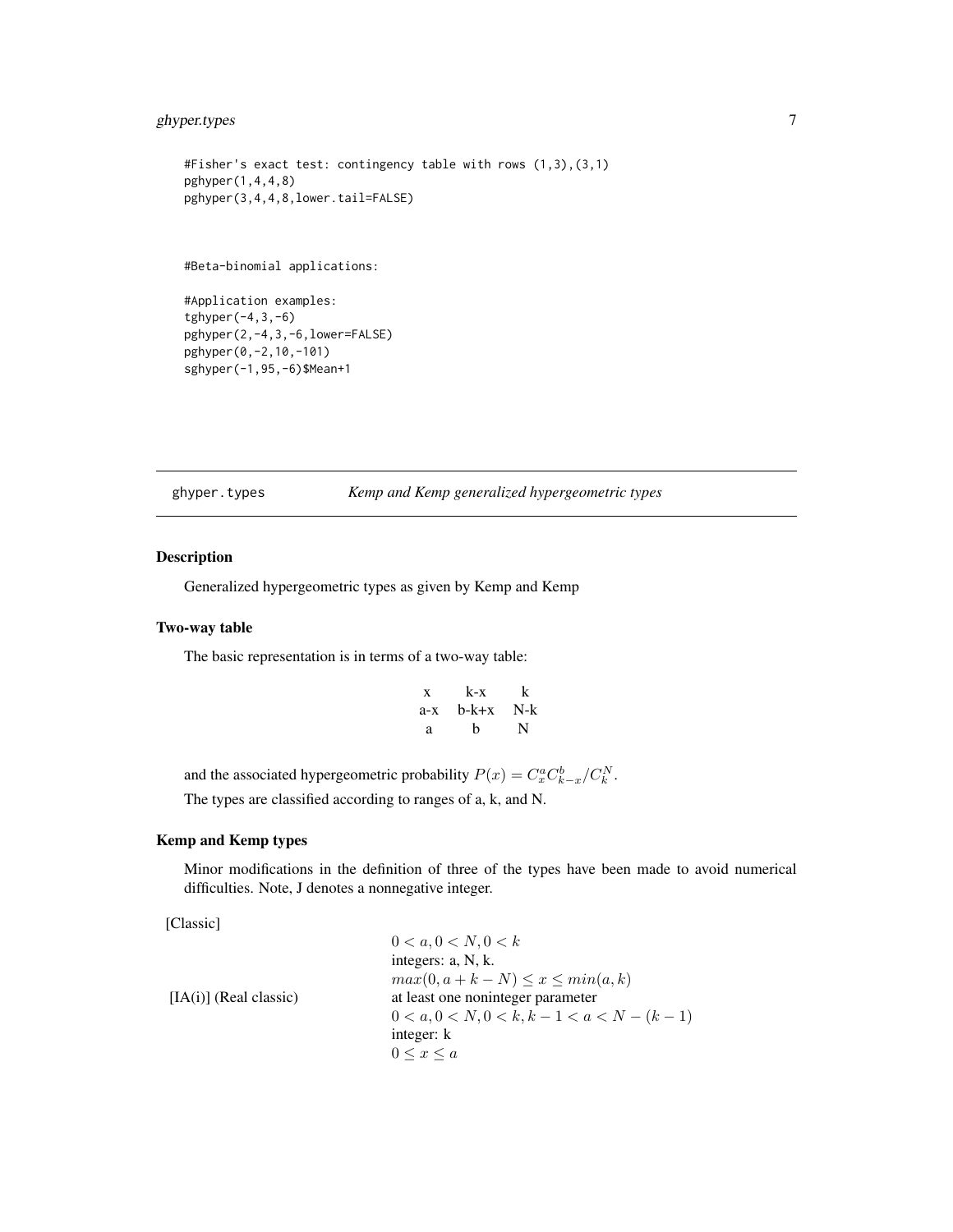| [IA(ii)] (Real classic)          | at least one noninteger parameter                                    |
|----------------------------------|----------------------------------------------------------------------|
|                                  | $0 < a, 0 < N, 0 < k, a - 1 < k < N - (a - 1)$                       |
|                                  | integer: a                                                           |
|                                  | $0 \leq x \leq a$                                                    |
|                                  | Interchanging a and k transforms this to type IA(i)                  |
| [IB]                             |                                                                      |
|                                  | $0 < a, 0 < N, 0 < k, a + k - 1 < N, J < (a, k) < J + 1$             |
|                                  | integer: $0 \leq J$                                                  |
|                                  | non-integer: a, k                                                    |
|                                  | $0 \leq x \dots$                                                     |
|                                  | NOTE: Kemp and Kemp specify $-1 < N$ .                               |
|                                  | No practical applications for this distribution.                     |
| [IIA] (negative hypergeometric)  |                                                                      |
|                                  | $a < 0, N < a - 1, 0 < k$                                            |
|                                  | integer: k                                                           |
|                                  | $0 \leq x \leq k$                                                    |
|                                  | NOTE: Kemp and Kemp specify $N < a, N \neq a - 1$                    |
| [IIB]                            |                                                                      |
|                                  | $a < 0, -1 < N < k + a - 1, 0 < k, J < (k, k + a - 1 - N) < J + 1$   |
|                                  | non-integer: k                                                       |
|                                  | integer: $0 \leq J$                                                  |
|                                  | $0 \leq x$                                                           |
|                                  | This is a very strange distribution. Special calculations were used. |
|                                  | Note: No practical applications.                                     |
| [IIIA] (negative hypergeometric) |                                                                      |
|                                  | $0 < a, N < k - 1, k < 0$                                            |
|                                  | integer: a                                                           |
|                                  | $0 \leq x \leq a$                                                    |
|                                  | Interchanging a and k transforms this to type IIA                    |
|                                  | NOTE: Kemp and Kemp specify $N < k, N \neq k - 1$                    |
| [IIIB]                           |                                                                      |
|                                  | $0 < a, -1 < N < a + k - 1, k < 0, J < (a, a + k - 1 - N) < J + 1$   |
|                                  | non integer: a                                                       |
|                                  | integer: $0 \leq J$                                                  |
|                                  | $0 \leq x \dots$                                                     |
|                                  | Interchanging a and k transforms this to type IIB                    |
|                                  | Note: No practical applications                                      |
| [IV] (Generalized Waring)        |                                                                      |
|                                  | $a < 0, -1 < N, k < 0$                                               |
|                                  | $0 \leq x \dots$                                                     |
|                                  |                                                                      |

# Author(s)

Bob Wheeler<br/>>bwheelerg@gmail.com>

# References

Kemp, C.D., and Kemp, A.W. (1956). Generalized hypergeometric distributions. *Jour. Roy. Statist. Soc. B.* 18. 202-211. 39. 887-895.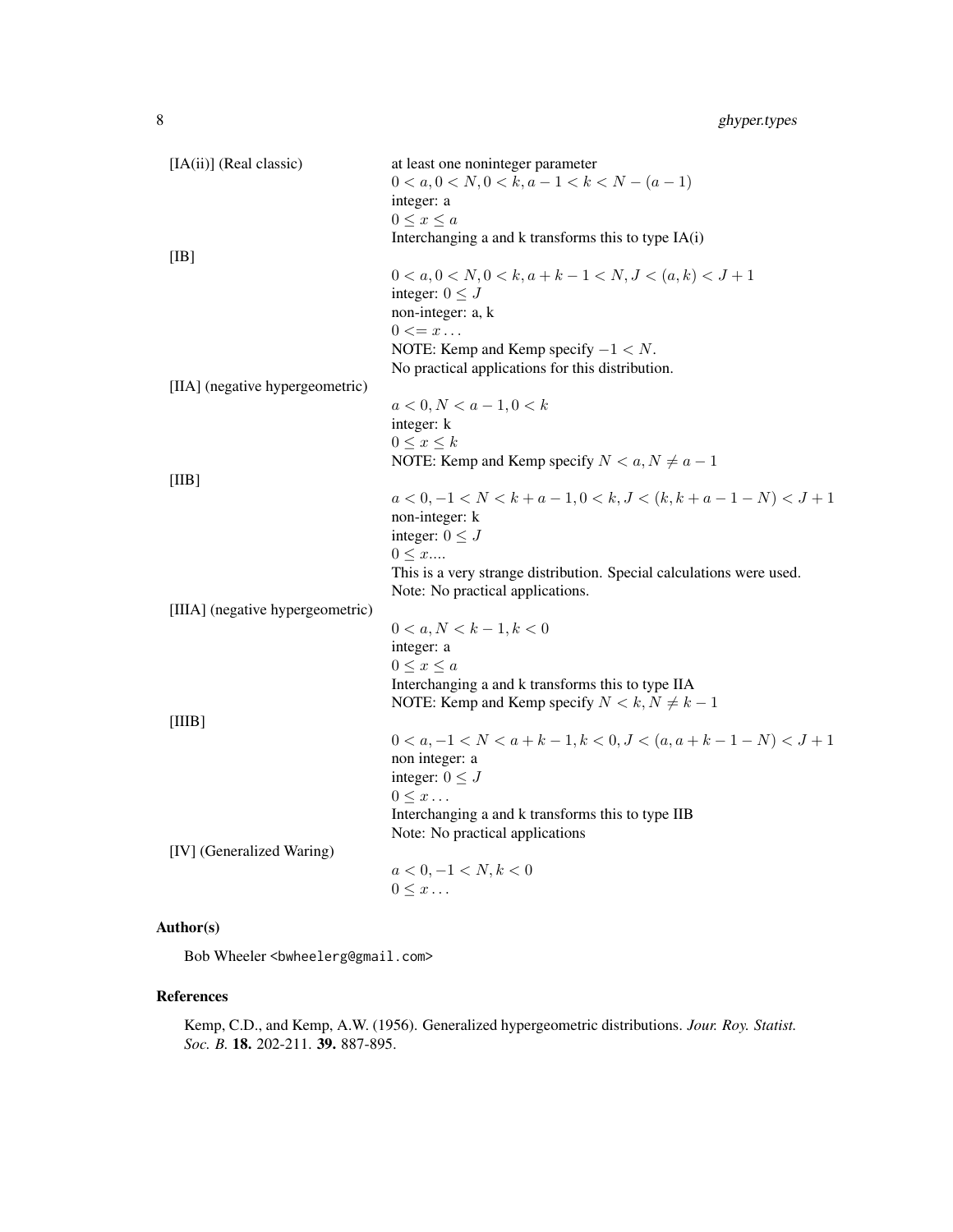<span id="page-8-0"></span>

#### Description

Density, distribution function, quantile function, random generator and summary function for the inverse Gaussian and Wald distributions.

# Usage

```
dinvGauss(x, nu, lambda, log=FALSE)
pinvGauss(q, nu, lambda, lower.tail=TRUE, log.p=FALSE)
qinvGauss(p, nu, lambda, lower.tail=TRUE, log.p=FALSE)
rinvGauss(n, nu, lambda)
sinvGauss(nu, lambda)
```
# Arguments

| x,q        | vector of non-negative quantities                                                           |
|------------|---------------------------------------------------------------------------------------------|
| р          | vector of probabilities                                                                     |
| n          | vector of numbers of observations                                                           |
| nu         | vector real and non-negative parameter – the Wald distribution results when<br>$nu=1$       |
| lambda     | vector real and non-negative parameter                                                      |
| log, log.p | logical vector; if TRUE, probabilities $p$ are given as $log(p)$                            |
| lower.tail | logical vector; if TRUE (default), probabilities are $P[X \leq x]$ , otherwise,<br>P[X > x] |

# Details

Probability functions:

$$
f(x, \nu, \lambda) = \sqrt{\frac{\lambda}{2\pi x^3}} \exp\left[-\lambda \frac{(x-\nu)^2}{2\nu^2 x}\right]
$$
 - the density

$$
F(x,\nu,\lambda) = \Phi\left[\sqrt{\frac{\lambda}{x}}\left(\frac{x}{\nu}-1\right)\right] + e^{2\lambda/\nu}\Phi\left[\sqrt{\frac{\lambda}{x}}\left(\frac{x}{\nu}+1\right)\right]
$$
 the distribution function

where  $\Phi$ [] is the standard normal distribution function.

The calculations are accurate to at least seven significant figures over an extended range - much larger than that of any existing tables. We have tested them for  $\lambda/\nu = 10e - 20$ , and  $\lambda/\nu = 10e4$ . Accessible tables are those of Wassan and Roy (1969), which unfortunately, are sometimes good to only two significant digits. Much better tables are available in an expensive CRC Handbook (1989), which are accurate to at least 7 significant digits for  $\lambda/\nu \ge 0.02$  to  $\lambda/\nu \le 4000$ .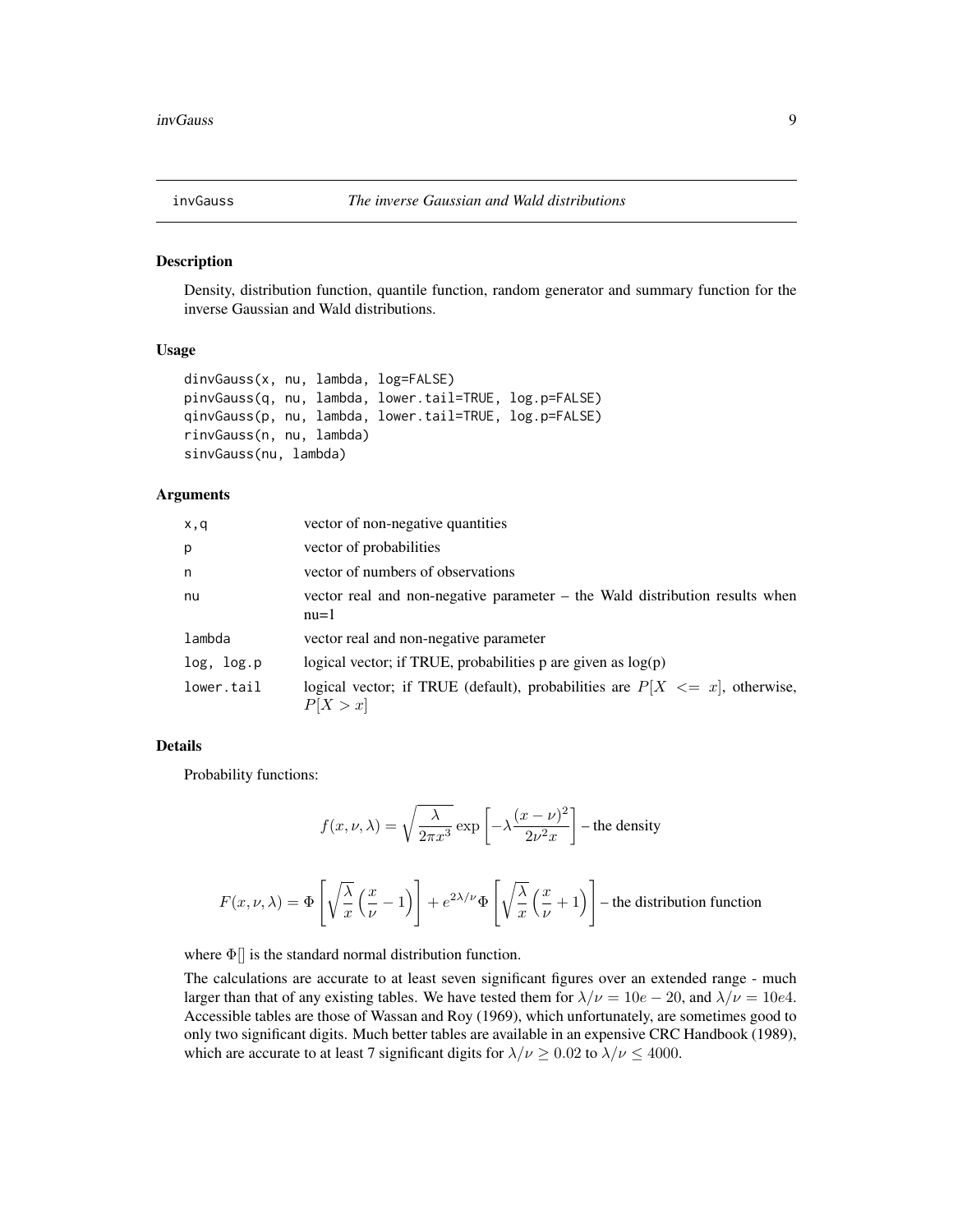These are first passage time distributions of Brownian motion with positive drift. See Whitmore and Seshadri (1987) for a heuristic derivation. The Wald (1947) form represents the average sample number in sequential analysis. The distribution has a non-monotonic failure rate, and is of considerable interest in lifetime studies: Ckhhikara and Folks (1977). A general reference is Seshadri (1993).

This is an extremely difficult distribution to treat numerically, and it would not have been possible without some extraordinary contributions. An elegant derivation of the distribution function is to be found in Shuster (1968). The first such derivation seems to be that of Zigangirov (1962), which because of its inaccessibility, the author has not read. The method of generating random numbers is due to Michael, Schucany, and Haas (1976). The approximation of Whitmore and Yalovsky (1978) makes it possible to find starting values for inverting the distribution. All three papers are short, elegant, and non- trivial.

### Value

The output values conform to the output from other such functions in R. dinvGauss() gives the density, pinvGauss() the distribution function and qinvGauss() its inverse. rinvGauss() generates random numbers. sinvGauss() produces a list containing parameters corresponding to the arguments – mean, median, mode, variance, sd, third cental moment, fourth central moment, Pearson's skewness, skewness, and kurtosis.

#### Author(s)

Bob Wheeler<br/>bwheelerg@gmail.com>

#### References

Ckhhikara, R.S. and Folks, J.L. (1977) The inverse Gaussian distribution as a lifetime model. *Technometrics.* 19-4. 461-468.

CRC Handbook. (1989). *Percentile points of the inverse Gaussian distribution.* J.A. Koziol (ed.) Boca Raton, FL.

Michael, J.R., Schucany, W.R. and Haas, R.W. (1976). Generating random variates using transformations with multiple roots. *American Statistician.* 30-2. 88-90.

Seshadri, V. (1993). *The inverse Gaussian distribution.* Clarendon, Oxford

Shuster, J. (1968). On the inverse Gaussian distribution function. Jour. *Am. Stat. Assoc.* 63. 1514-1516.

Wasan, M.T. and Roy, L.K. (1969). Tables of inverse Gaussian percentage points. *Technometrics.* 11-3. 591-604.

Wald, A. (1947). *Sequential analysis.* Wiley, NY

Whitmore, G.A. and Seshadri, V. (1987). A heuristic derivation of the inverse Gaussian distribution. *American Statistician.* 41-4. 280-281.

Whitmore, G.A. and Yalovsky, M. (1978). A normalizing logarithmic transformation for inverse Gaussian random variables. *Technometrics.* 20-2. 207-208.

Zigangirov, K.S. (1962). Expression for the Wald distribution in terms of normal distribution. *Radiotech.Electron.* 7. 164-166.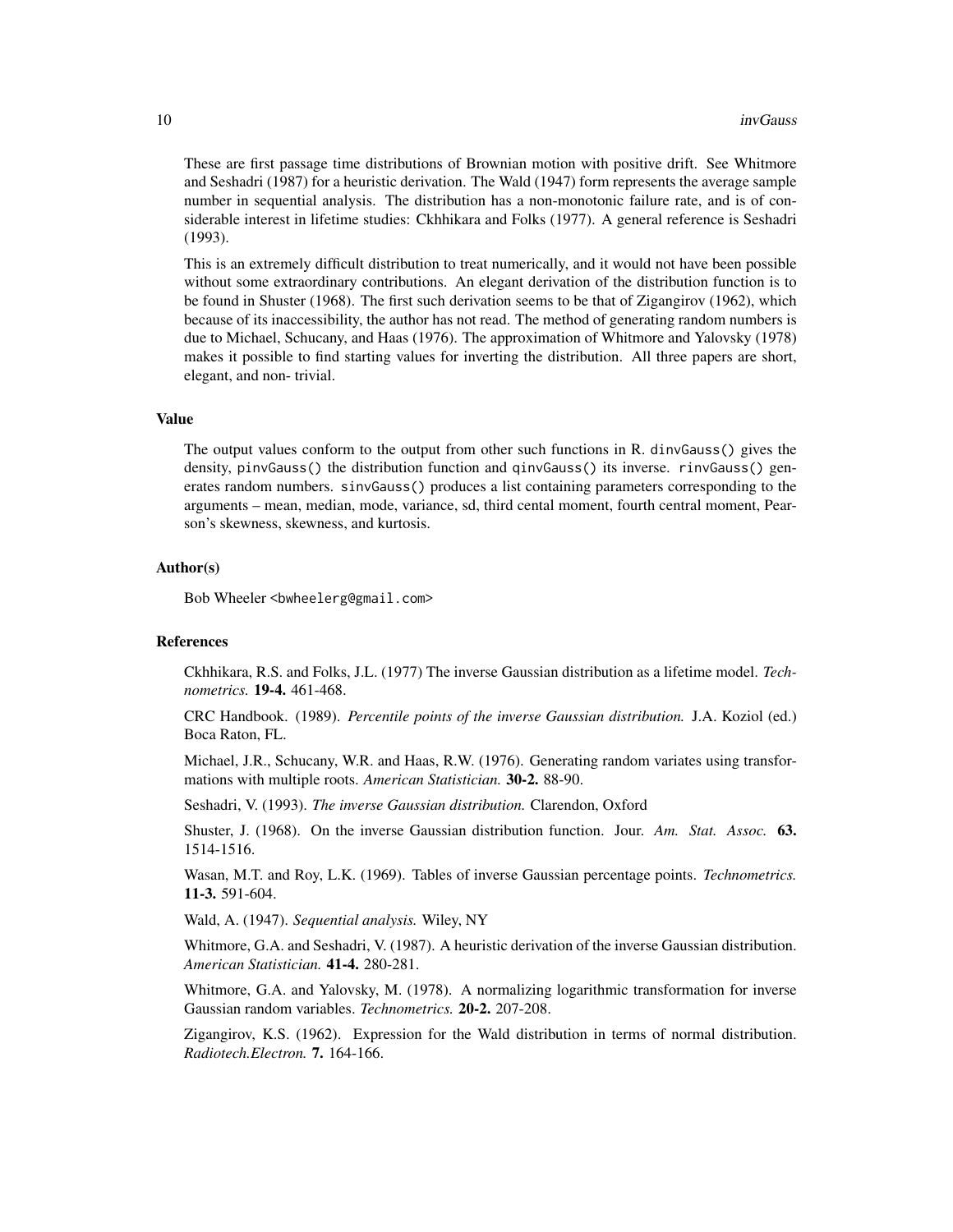#### <span id="page-10-0"></span>Johnson 11

# Examples

```
pinvGauss(1, 1, 16)
pinvGauss(c(.65,1,1.45), 1, 16) ## approximately 5% 50% and 95%
pars<-sinvGauss(1, 16)
plot(function(x)dinvGauss(x,1, 16),pars$Mean-3*pars$SD,pars$Mean+3*pars$SD)
```
# Johnson *The Johnson distributions*

# Description

Density, distribution function, quantile function, random generator and summary function for the Johnson distributions.

# Usage

```
dJohnson(x, parms, log=FALSE)
pJohnson(q, parms, lower.tail=TRUE, log.p=FALSE)
qJohnson(p, parms, lower.tail=TRUE, log.p=FALSE)
rJohnson(n, parms)
sJohnson(parms)
JohnsonFit(t,moment="quant")
moments(x)
```
# Arguments

| x,q        | vector of quantities                                                                        |
|------------|---------------------------------------------------------------------------------------------|
| t          | observation vector, $t=x$ , or moment vector, $t=[mean,m2,m3,m4]$                           |
| p          | vector of probabilities                                                                     |
| n          | vector of numbers of observations                                                           |
| parms      | list or list of lists each containing output of JohnsonFit()                                |
| moment     | character scalar specifying t: "quant" (default), or "use," or "find"                       |
| log, log.p | logical vector; if TRUE, probabilities p are given as $log(p)$                              |
| lower.tail | logical vector; if TRUE (default), probabilities are $P[X \leq x]$ , otherwise,<br>P[X > x] |

# Details

The Johnson system (Johnson 1949) is a very flexible system for describing statistical distributions. It is defined by

$$
z = \gamma + \delta \log f(u), u = (x - \xi)/\lambda
$$

and where  $f()$  has four possible forms: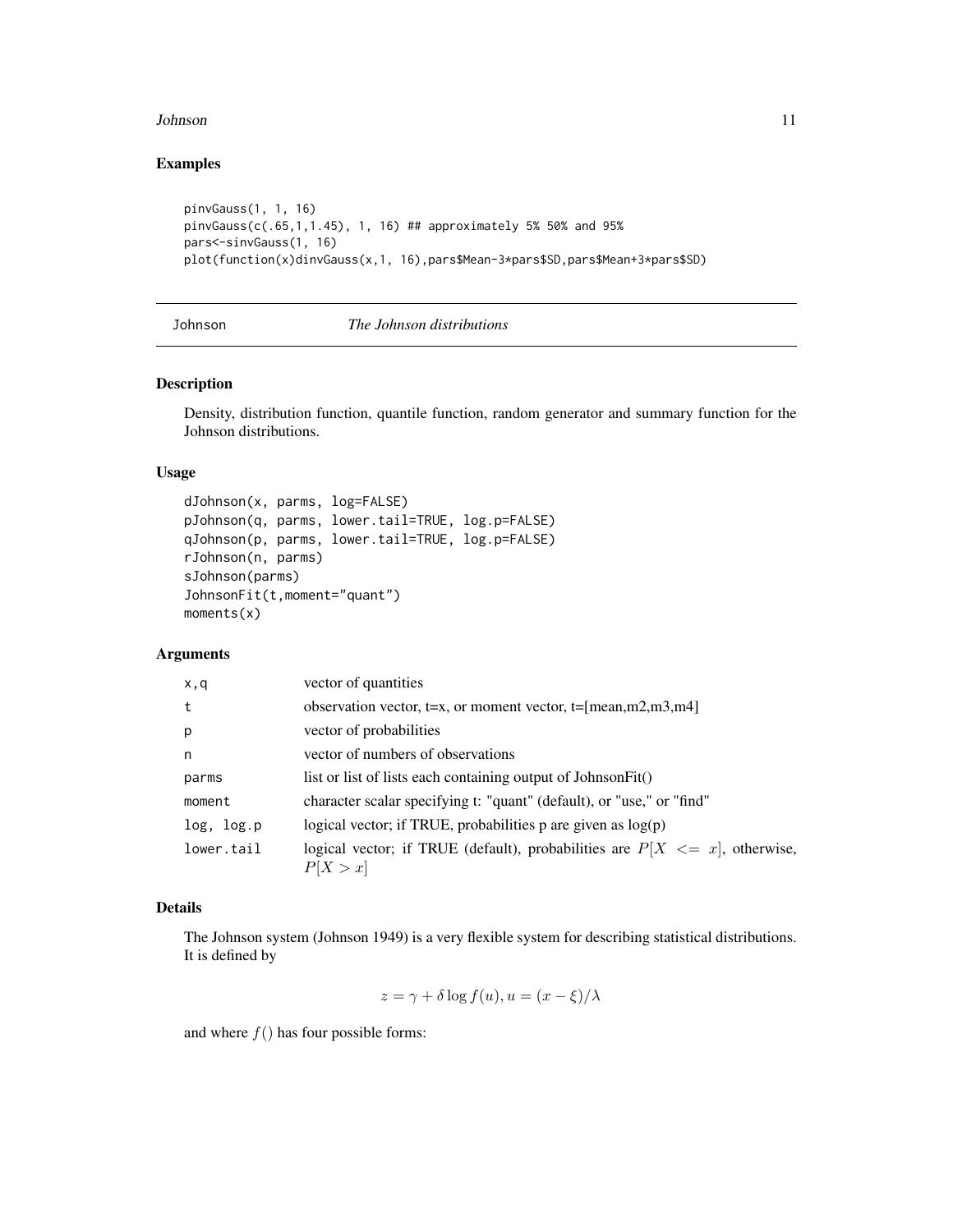SL:  $f(u) = u$  the log normal SU:  $f(u) = u + \sqrt{1 + u^2}$  an unbounded distribution SB:  $f(u) = u/(1-u)$  a bounded distribution SN:  $\exp(u)$  the normal

Estimation of the Johnson parameters may be done from quantiles. The procedure of Wheeler (1980) is used.

They may also be estimated from the moments. Applied Statistics algorithm 99, due to Hill, Hill, and Holder (1976) has been translated into C for this implementation.

# Value

The output values conform to the output from other such functions in R. dJohnson() gives the density, pJohnson() the distribution function and qJohnson() its inverse. rJohnson() generates random numbers. sJohnson() produces a list containing parameters corresponding to the arguments – mean, median, mode, variance, sd, third cental moment, fourth central moment, Pearson's skewness, skewness, and kurtosis.

moments() calculates the moment statistics of x as a vector with elements (mu, sigma, skew, kurt), where mu is the mean of x, sigma the SD of x with divisor length $(x)$ , skew is the skewness and kurt the kurtosis.

JohnsonFit() outputs a list containing the Johnson parameters (gamma, delta, xi, lambda, type), where type is one of the Johnson types: "SN", "SL", "SB", or "SU". JohnsonFit() does this using 5 order statistics when moment="quant", when moment="find" it does this by using the first four moments of t calculated by the function moments (), when moment="use" it assumes that the vector t is [mean,m2,m3,m4], where mi is the ith moment about the mean.

Fitting by moments is difficult numerically and often JohnsonFit() will report an error.

#### Author(s)

Bob Wheeler<br/>bwheelerg@gmail.com>

#### References

Hill, I.D., Hill, R., and Holder, R.L. (1976). Fitting Johnson curves by moments. *Applied Statistics.* AS99.

Johnson, N.L. (1949). Systems of frequency curves generated by methods of translation. *Biometrika,* 36. 149-176.

Wheeler, R.E. (1980). Quantile estimators of Johnson curve parameters. *Biometrika.* 67-3 725-728

# Examples

```
xx<-rnorm(500)
parms<-JohnsonFit(xx)
sJohnson(parms)
plot(function(xx)dJohnson(xx,parms),-2,2)
pJohnson(1,parms)
parms2<-JohnsonFit(rexp(50))
qJohnson(p=0.5,list(parms,parms2))
```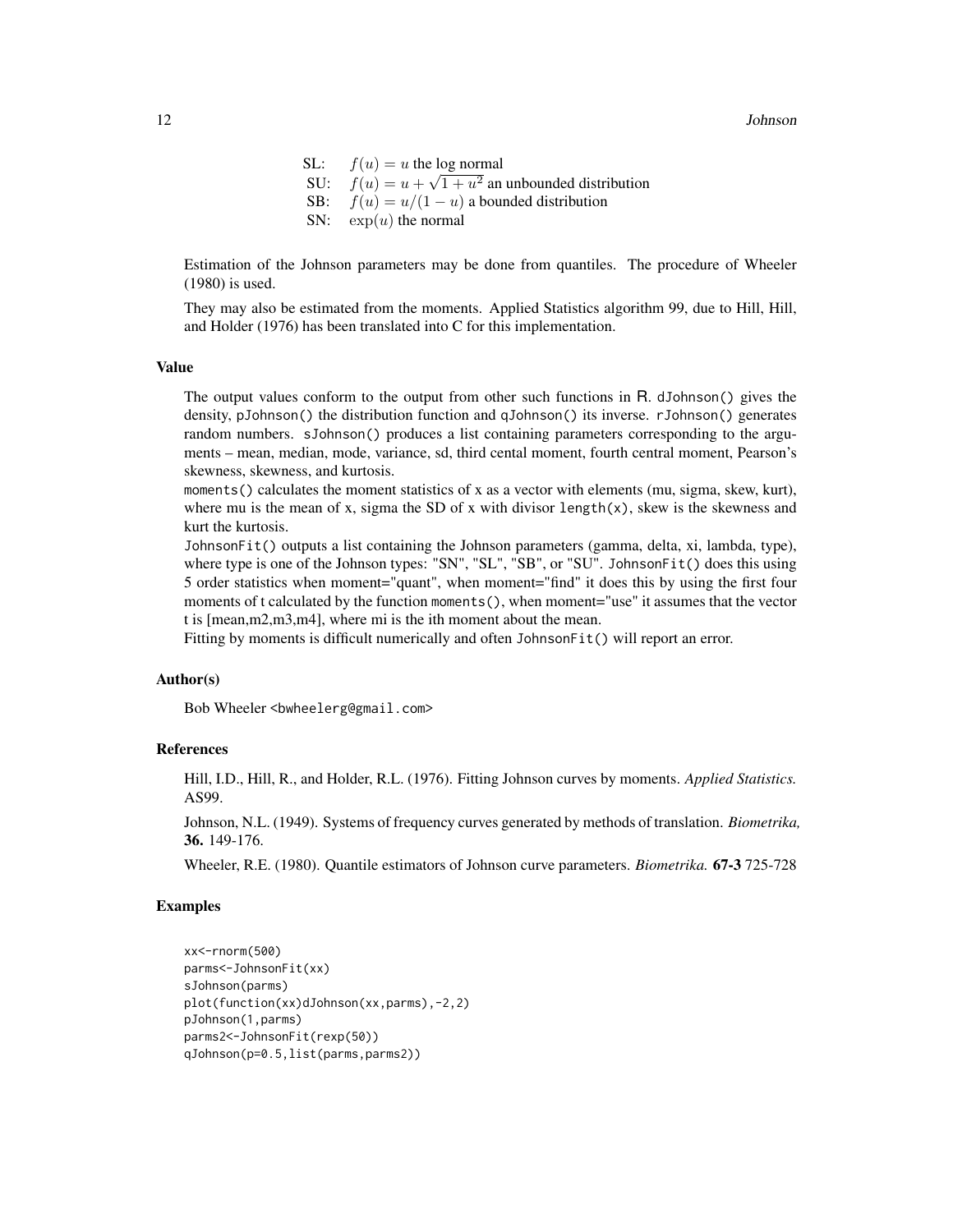#### <span id="page-12-0"></span>Kendall and the set of the set of the set of the set of the set of the set of the set of the set of the set of the set of the set of the set of the set of the set of the set of the set of the set of the set of the set of t

```
## JohnsonFit with moment="find" and moment="use" is not always possible,
## and even when possible, may produce odd results.
## parms<-JohnsonFit(x,moment="find")
parms<-JohnsonFit(c(0,1,-.5,4),moment="use")
sJohnson(parms)
# Fit illustration
data(cars)
xx<-cars$speed
parms<-JohnsonFit(xx)
hist(xx,freq=FALSE)
plot(function(x)dJohnson(x,parms),0,25,add=TRUE)
```
Kendall *The distribution of Kendall's tau*

# Description

Density, distribution function, quantile function, random generator and summary function for Kendall's tau.

#### Usage

```
dKendall(x, N, log=FALSE)
pKendall(q, N, lower.tail=TRUE, log.p=FALSE)
qKendall(p, N, lower.tail=TRUE, log.p=FALSE)
rKendall(n, N)
sKendall(N)
```
# Arguments

| x,q        | vector of non-negative quantities                                                           |
|------------|---------------------------------------------------------------------------------------------|
| p          | vector of probabilities                                                                     |
| n          | number of values to generate. If n is a vector, length(n) values will be generated          |
| N          | vector number of treatments                                                                 |
| log, log.p | logical vector; if TRUE, probabilities $p$ are given as $log(p)$                            |
| lower.tail | logical vector; if TRUE (default), probabilities are $P[X \leq x]$ , otherwise,<br>P[X > x] |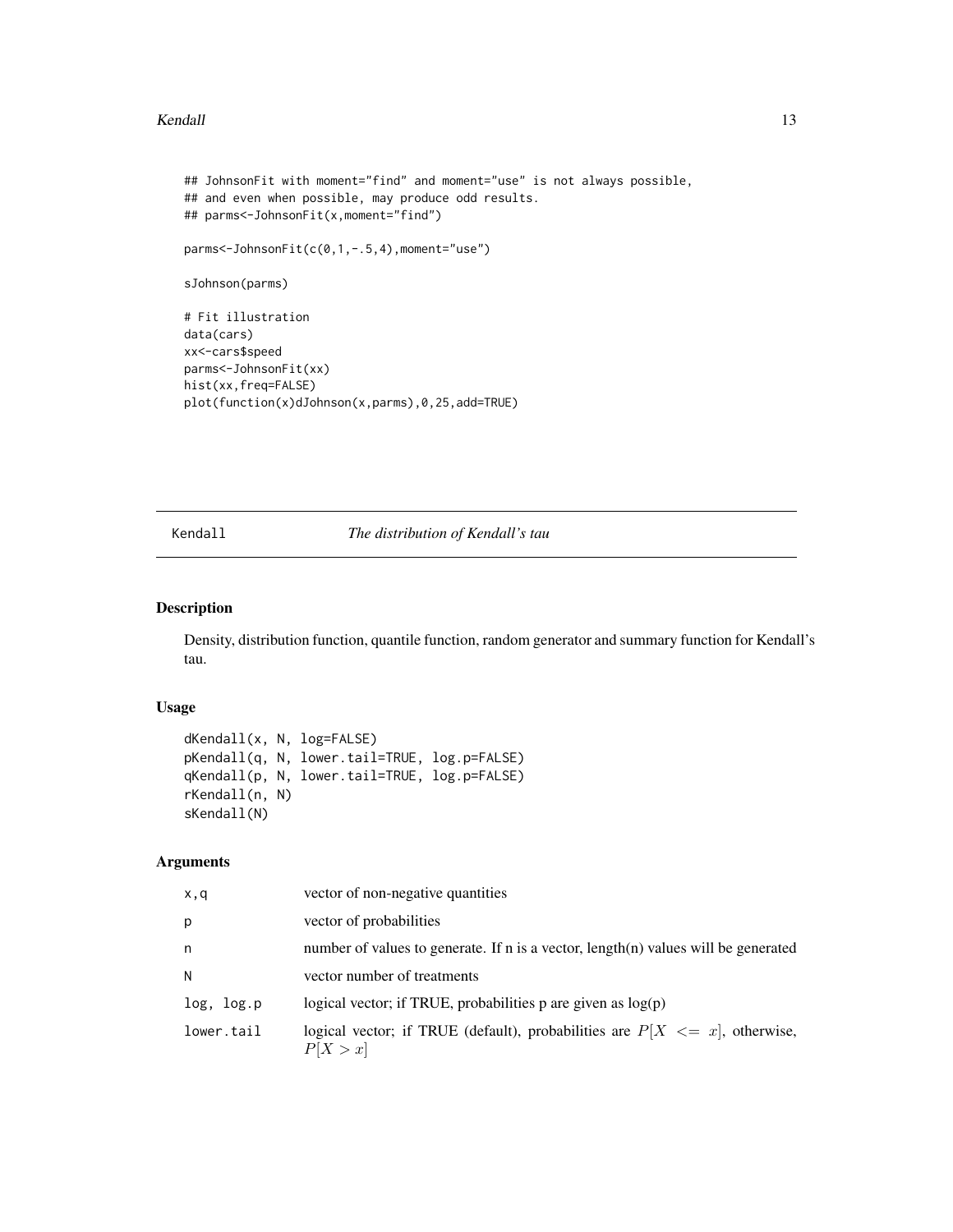# Details

There are two categories with N treatments each. The treatments are ranked for each category, and then sorted according to the ranks for the first category. This produces a 2 by N array in which the numbers in the first row are increasing from 1 to N. The array is scanned, and every time two adjacent ranks in the second row are not in order, they are exchanged. The scanning is repeated until the second row is in increasing order. Let s denote the number of exchanges, then Kendall's tau is given by

$$
\tau = 1 - \frac{4s}{N(N-1)}
$$

This too is a product-moment correlation coefficient. See Kendall (1975), Chapter 2. Other methods for calculating the statistic are also discussed there.

The calculated values are exact for  $N < 13$ , thereafter an Edgeworth expansion is used.

#### Value

The output values conform to the output from other such functions in R. dKendall() gives the density, pKendall() the distribution function and qKendall() its inverse. rKendall() generates random numbers. sKendall() produces a list containing parameters corresponding to the arguments – mean, median, mode, variance, sd, third cental moment, fourth central moment, Pearson's skewness, skewness, and kurtosis.

# Author(s)

Bob Wheeler<br/>bwheelerg@gmail.com>

### References

Kendall, M. (1975). *Rank Correlation Methods.* Griffin, London.

#### Examples

```
pKendall(0, N=10)
pKendall(c(-.42,0.02,.42), N=10) ## approximately 5% 50% and 95%
qKendall(.95,N=c(10,20))
sKendall(N=10)
plot(function(x)dKendall(x, N=10),-0.5,0.5)
```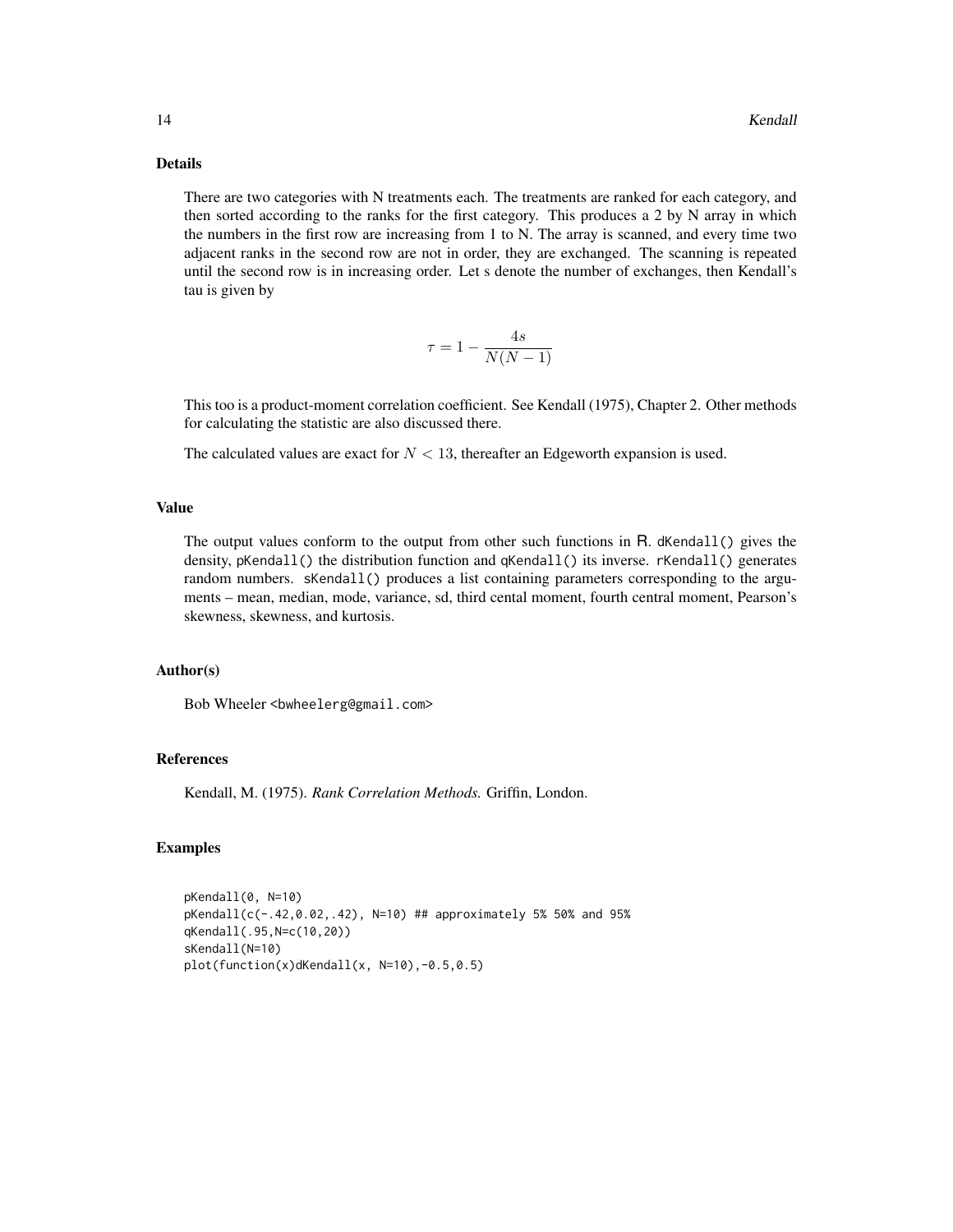#### <span id="page-14-0"></span>Description

Density, distribution function, quantile function, random generator and summary function for the Kruskal-Wallis test.

# Usage

```
dKruskalWallis(x, c, N, U, log=FALSE)
pKruskalWallis(q, c, N, U, lower.tail=TRUE, log.p=FALSE)
qKruskalWallis(p, c, N, U, lower.tail=TRUE, log.p=FALSE)
rKruskalWallis(n, c, N, U)
sKruskalWallis(c, N, U)
```
## Arguments

| x,q          | vector of non-negative quantities                                                           |
|--------------|---------------------------------------------------------------------------------------------|
| p            | vector of probabilities                                                                     |
| n            | number of values to generate. If n is a vector, length(n) values will be generated          |
| $\mathsf{C}$ | vector number of treatments                                                                 |
| N            | vector total number of observations                                                         |
| U            | vector sum of reciprocals of the number of the c sample sizes                               |
| log, log.p   | logical vector; if TRUE, probabilities p are given as $log(p)$                              |
| lower.tail   | logical vector; if TRUE (default), probabilities are $P[X \leq x]$ , otherwise,<br>P[X > x] |

# Details

This is a one-way layout with, perhaps, unequal sample sizes for each treatment. There are c treatments with sample sizes  $n_j$ ,  $j = 1...c$ . The total sample size is  $N = \sum_{i=1}^{c} n_j$ . The distribution depends on c, N, and U, where  $U = \sum_1^c (1/n_j)$ .

Let  $R_j$  be the sum of the ranks for treatment  $j(j = 1 ... c)$  then the Kruskal-Wallis statistic is

$$
x = \frac{12}{N(N+1)}\sum_{j=1}^{c}\frac{R_j^2}{n_j} - 3(N+1)
$$

This is asymptotically equivalent to a chi-squared variable with c-1 degrees of freedom.

The original paper is Kruskal and Wallis (1952) with errata appearing in Kruskal and Wallis (1953). No attempt is made to calculate exact values, rather an incomplete beta approximation is used following Wallace (1959).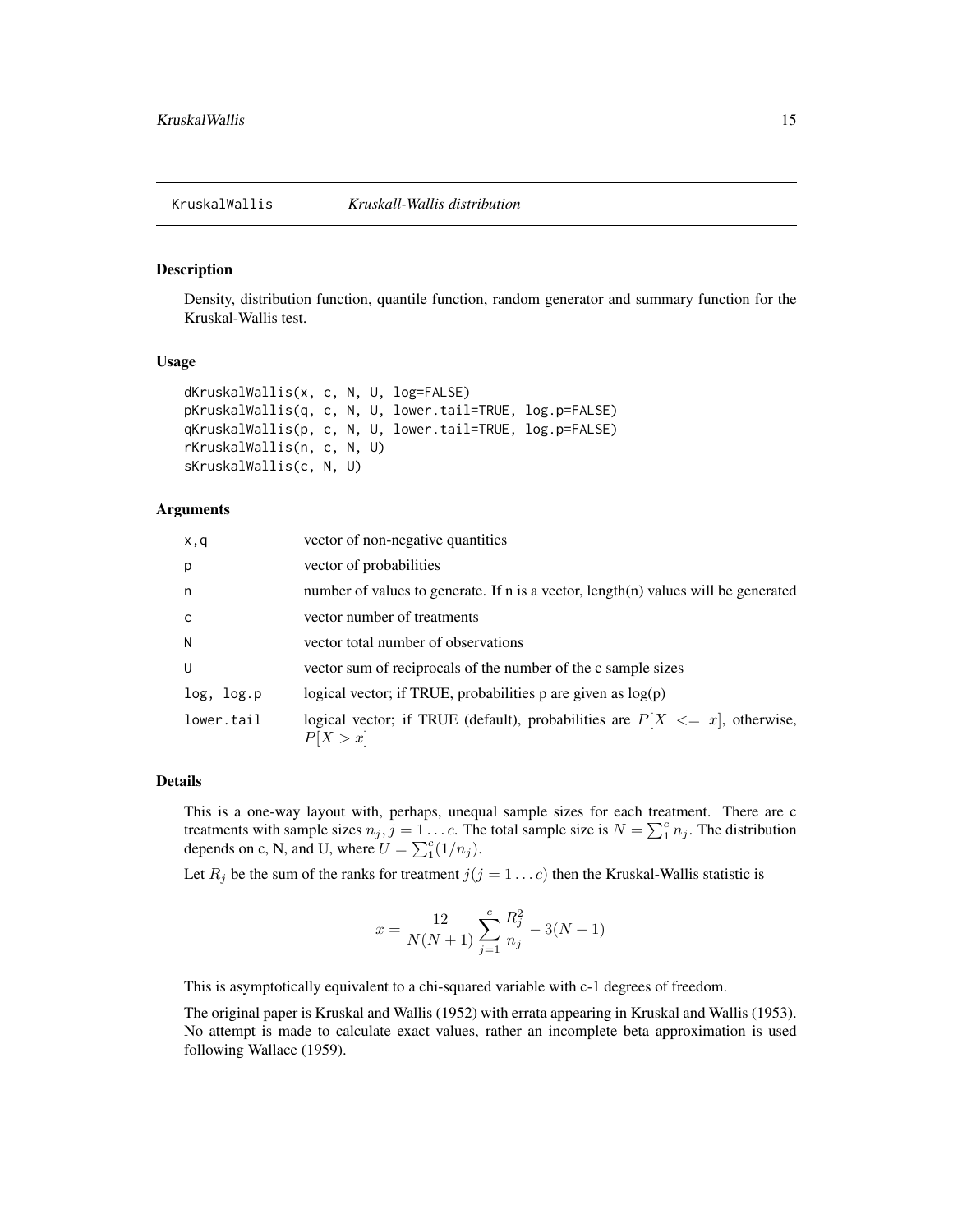Value

The output values conform to the output from other such functions in R. dKruskalWallis() gives the density, pKruskalWallis() the distribution function and qKruskalWallis() its inverse. rKruskalWallis() generates random numbers. sKruskalWallis() produces a list containing parameters corresponding to the arguments – mean, median, mode, variance, sd, third cental moment, fourth central moment, Pearson's skewness, skewness, and kurtosis.

# Author(s)

Bob Wheeler <br/>bwheelerg@gmail.com>

#### References

Kruskal, W.H. and Wallis, W.A. (1952) Use of ranks in one-criterion variance analysis. *Jour. Am. Stat. Assoc.* 47. 583-634

Kruskal, W.H. and Wallis, W.A. (1953) Errata to Use of ranks in one-criterion variance analysis. *Jour. Am. Stat. Assoc.* 48. 907-911.

Wallace, D.L. (1959). Simplified beta-approximations to the Kruskal-Wallis H test. *Jour. Am. Stat. Assoc.* 54. 225-230.

#### Examples

```
# Assuming three treatments, each with a sample size of 5.
pKruskalWallis(1, 3, 15, 0.6)
pKruskalWallis(c(.1,1.5,5.7), 3, 15, 0.6) ## approximately 5% 50% and 95%
sKruskalWallis(3, 15, 0.6)
plot(function(x)dKruskalWallis(x, 3, 15, 0.6),0.5,8)
```
maxFratio *The maximum F-ratio distribution*

#### Description

Density, distribution function, quantile function, random generator and summary function for the maximum F-ratio.

#### Usage

```
dmaxFratio(x, df, k, log=FALSE)
pmaxFratio(q, df, k, lower.tail=TRUE, log.p=FALSE)
qmaxFratio(p, df, k, lower.tail=TRUE, log.p=FALSE)
rmaxFratio(n, df, k)
smaxFratio(df, k)
```
<span id="page-15-0"></span>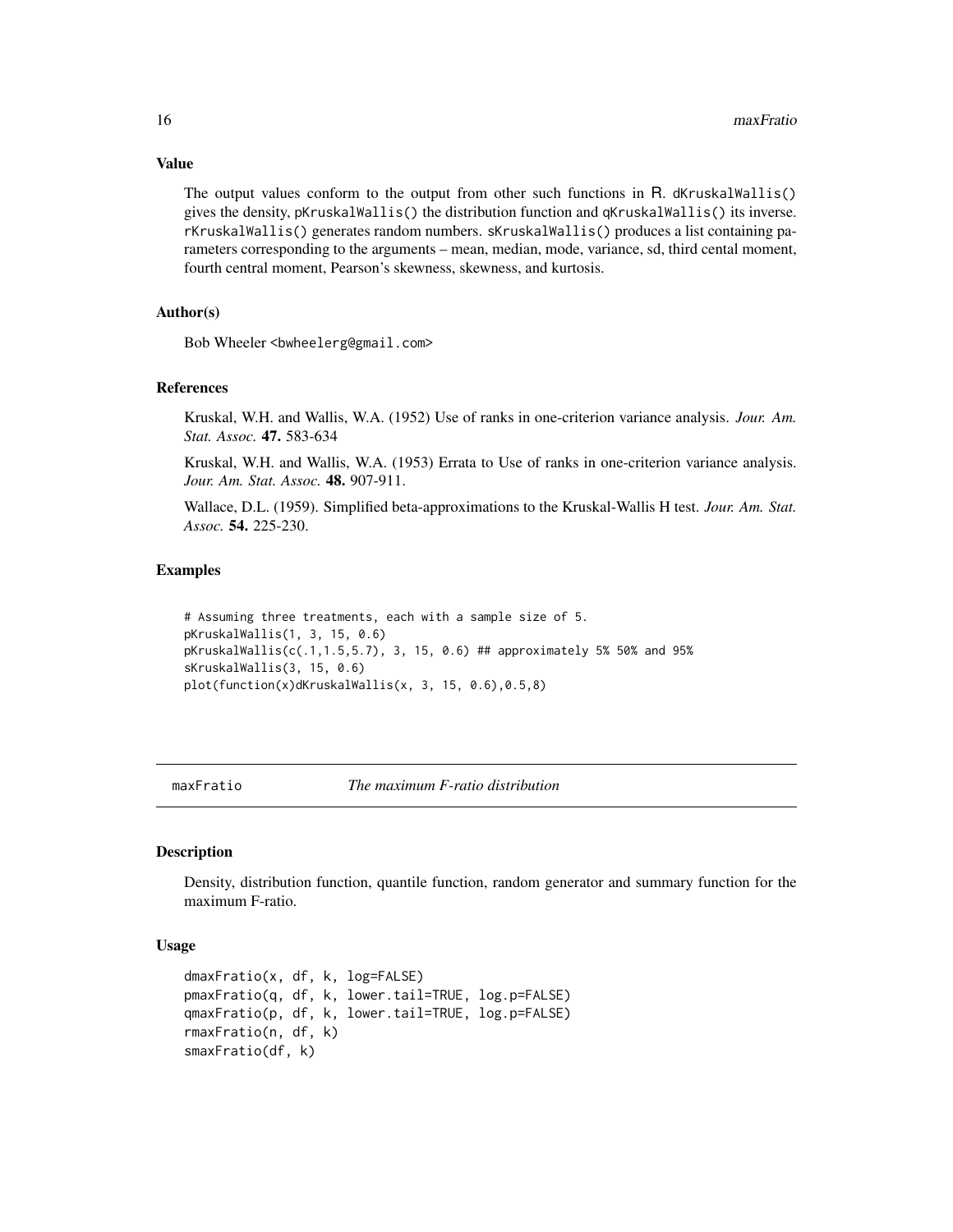#### maxFratio 17

#### **Arguments**

| x,q        | vector of non-negative quantities                                                           |
|------------|---------------------------------------------------------------------------------------------|
| p          | vector of probabilities                                                                     |
| n          | number of values to generate. If n is a vector, length(n) values will be generated          |
| df         | vector non-negative, integer degrees of freedom                                             |
| k          | vector non-negative, integer number of mean squares                                         |
| log, log.p | logical vector; if TRUE, probabilities $p$ are given as $log(p)$                            |
| lower.tail | logical vector; if TRUE (default), probabilities are $P[X \leq x]$ , otherwise,<br>P[X > x] |

# Details

The maximum F-ratio is the ratio of the largest to the smallest of k independent mean squares, all with the same df. The usual use is to test for homogeneity of normal variances.

#### Value

The output values conform to the output from other such functions in R. dmaxFratio() gives the density, pmaxFratio() the distribution function and qmaxFratio its inverse. rmaxFratio() generates random numbers. smaxFratio() produces a list containing parameters corresponding to the arguments – mean, median, mode, variance, sd, third cental moment, fourth central moment, Pearson's skewness, skewness, and kurtosis.

#### Limitations

The literature contains no information on numerical procedures for this distribution, with the result that all calculations are slow.

Finding p from x should give results for almost any values of df and  $k -$  of course absolutely enormous values will take a while.

Finding x from p is an iterative calculation dependent on a good starting guess. Such good guesses have been made for  $df \leq 24$  and  $k \leq 160$ . NA will be returned if larger values are attempted.

#### Note

The maximum F-ratio was introduced by Hartley (1950) as a shortcut test of the homogeneity of variances from normal data. Given a set of k mean squares, each based on the same number of degrees of freedom, df, the test statistic is the ratio of the largest to the smallest. Several tables have been constructed. The first by David, H.A. (1952). Currently the most extensive are those by Nelson (1987).

It is important to note that tests of this sort are substantially dependent on the assumption of normality, and can not be used robustly as can variance ratios in the analysis of variance.

#### Author(s)

Bob Wheeler <bwheelerg@gmail.com>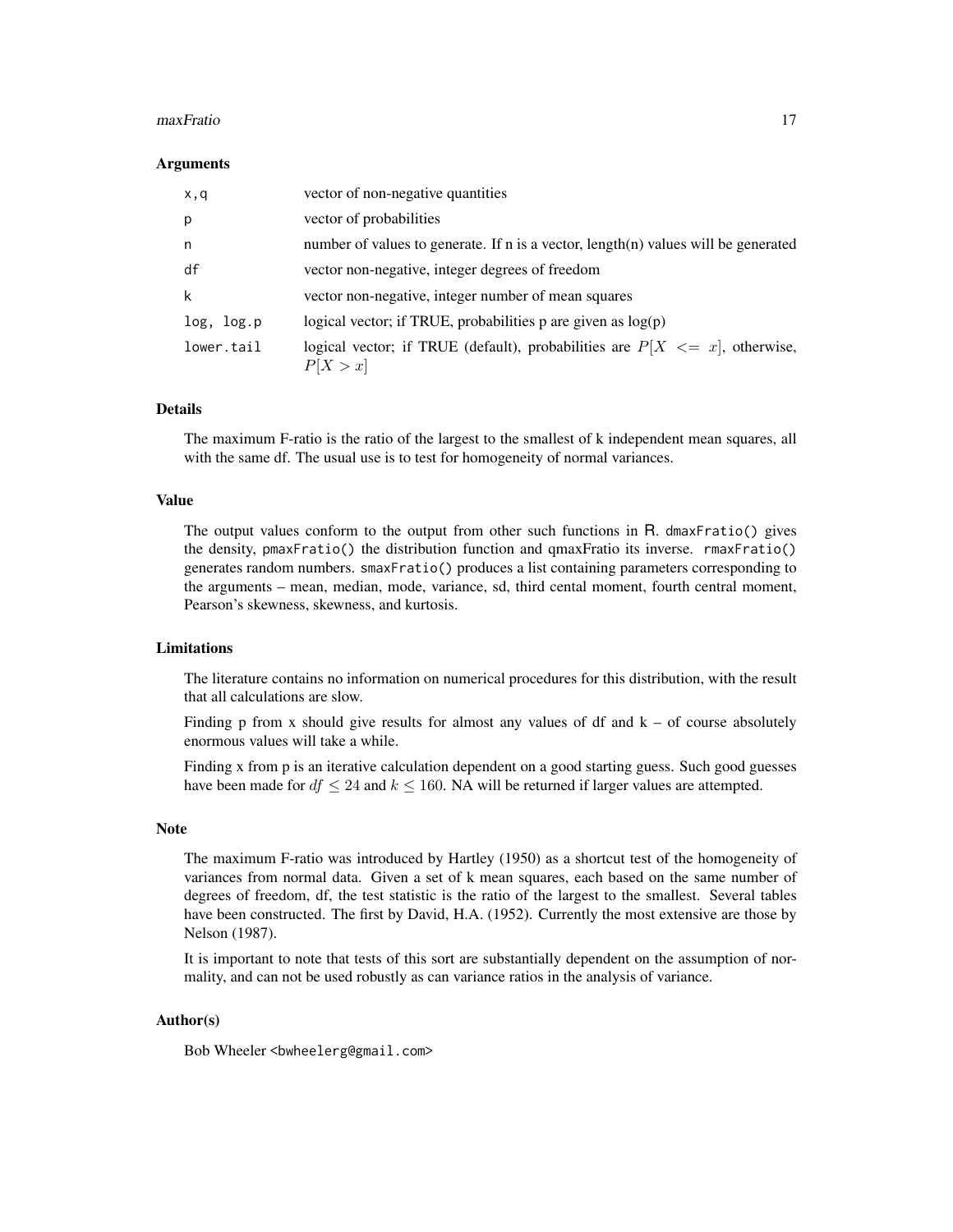#### References

Hartley, H.O. (1950) The maximum F-ratio as a short cut test for heterogeneity of variance. *Biometrika.* 37. 308-312.

David, H.A. (1952). Upper 5 and 1% points of the maximum F-ratio. *Biometrika.* 38. 422-424.

Nelson, L.S. (1987). Upper 10%, 5% and 1% points of the maximum F-ratio, *Jour. Qual. Tech.* 19-3. 165-167.

#### Examples

```
pmaxFratio(4, 10, 10)
pmaxFratio(c(2.3, 4, 8.5), 10, 10) ## approximately 5% 50% and 95%
qmaxFratio(p=.95,df=c(10,20), k=10)
smaxFratio(10, 10) ## Wait for this, it may take a while
plot(function(x)dmaxFratio(x, 10, 10),1,10)
```
MWC1019 *A very long period pseudo-random generator*

# Description

A pseudo-random number generator with a period exceeding "10e9824" due to George Marsaglia

#### Usage

```
rMWC1019(n, new.start=FALSE, seed=556677)
```
# **Arguments**

| n         | number of values to generate. If n is a vector, $length(n)$ values will be generated |
|-----------|--------------------------------------------------------------------------------------|
| new.start | logical scalar. If TRUE the generator will be started afresh using the seed          |
| seed      | scalar 32 bit integer used as the generator seed                                     |

#### Details

The following is an email from George Marsaglia on this generator:

"MCW1019 will provide random 32-bit integers at the rate of 300 million per second (on a 850MHz PC).

The period of MWC1029 exceeds 10e9824, making it billions and billions ... and billions times as long as the highly touted longest-period RNG, the Mersenne twister. It is also several times as fast and takes a few lines rather than several pages of code. (This is not to say that the Mersenne twister is not a good RNG; it is. I just do not equate complexity of code with randomness. It is the complexity of the underlying randomness that counts.)

<span id="page-17-0"></span>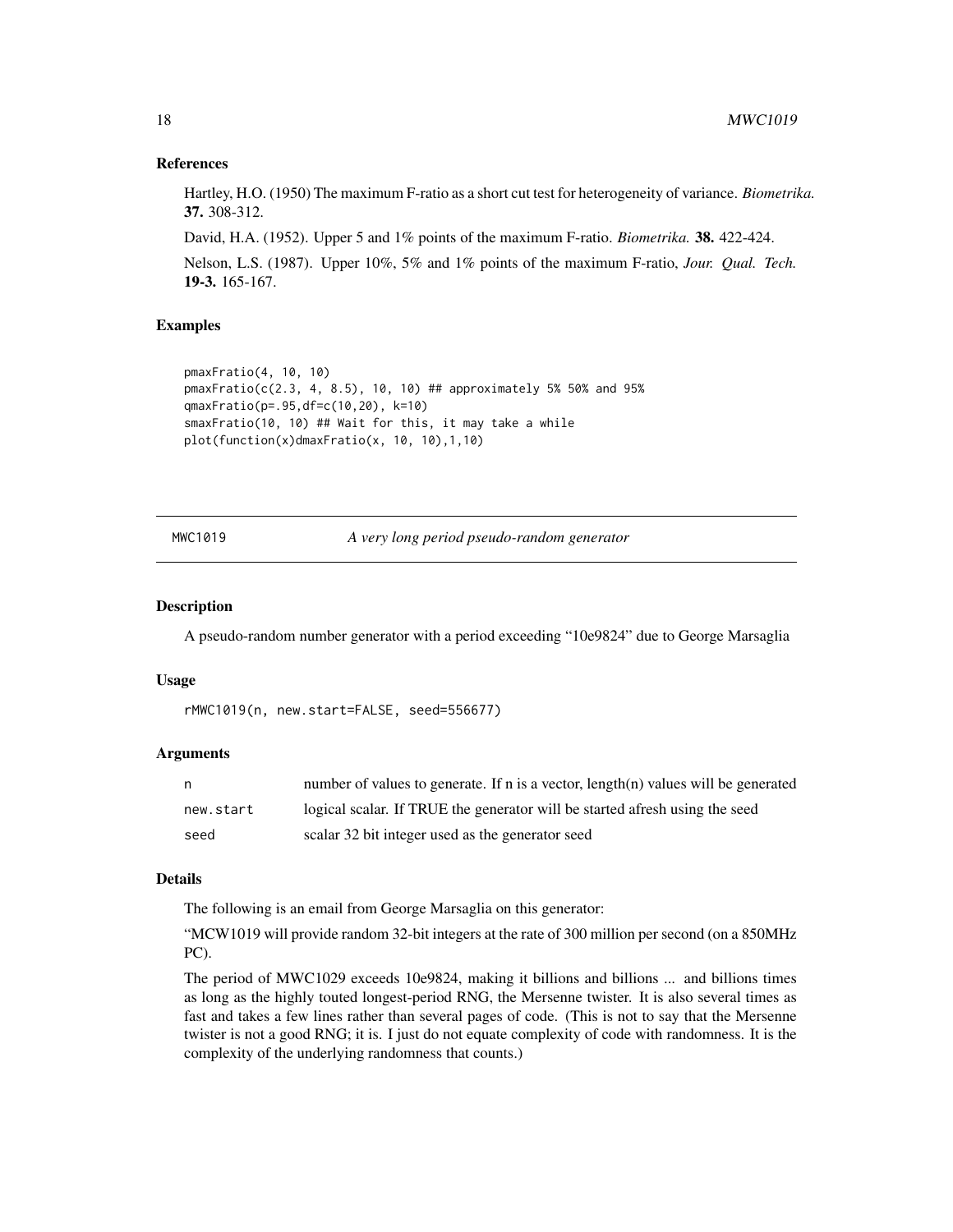#### <span id="page-18-0"></span>NormalScore and the set of the set of the set of the set of the set of the set of the set of the set of the set of the set of the set of the set of the set of the set of the set of the set of the set of the set of the set

As for randomness, it passes all tests in The Diehard Battery of Tests of Randomness [http://](http://stat.fsu.edu/pub/diehard) [stat.fsu.edu/pub/diehard](http://stat.fsu.edu/pub/diehard) as well as three new tough tests I have developed with the apparent property that a RNG that passes tuftsts.c will pass all the tests in Diehard.

MWC1019 has the property that every possible sequence of 1018 successive 32-bit integers will appear somewhere in the full period, for those concerned with the "equi-distribution" in dimensions 2,3,...1016,1017,1018."

NOTE: This function does not work correctly on LP64 bit machines which use 64 bit longs.

The generator requires 1019 initial 32 bit random values to start. These are provided by using Marsaglia's MWC generator. By setting new.start=FALSE, the sequence may be sampled in blocks. R specifies an internal array dimension of 625 for seed length, and thus at the present time, it is not possible to implement this generator using the .Random.seed mechanism. In this implementation, rMWC1019() seems to be about twice as fast as the Mersenne-Twister implemented in R.

#### Value

generates a vector of random numbers.

#### Author(s)

Bob Wheeler <bwheelerg@gmail.com>

#### Examples

rMWC1019(50,new.start=TRUE,seed=492166) rMWC1019(50)

NormalScore *Normal Scores distribution*

# Description

Density, distribution function, quantile function, random generator and summary function for the normal scores test. A function to calculate expected values of normal order statistics is included.

#### Usage

```
dNormScore(x, c, N, U, log=FALSE)
pNormScore(q, c, N, U, lower.tail=TRUE, log.p=FALSE)
qNormScore(p, c, N, U, lower.tail=TRUE, log.p=FALSE)
rNormScore(n, c, N, U)
sNormScore(c, N, U)
normOrder(N)
```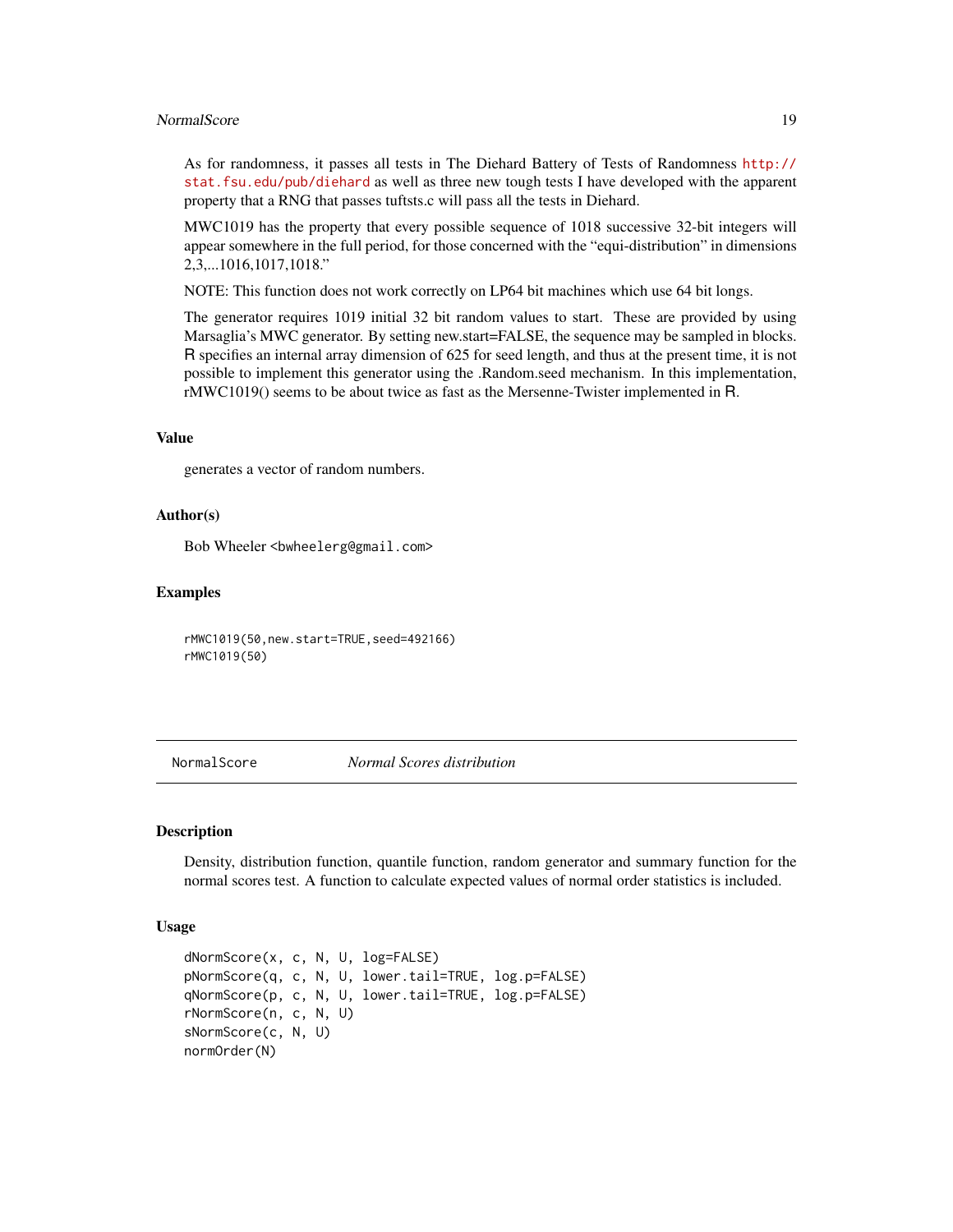#### Arguments

| x,q          | vector of non-negative quantities                                                           |
|--------------|---------------------------------------------------------------------------------------------|
| p            | vector of probabilities                                                                     |
| n            | number of values to generate. If n is a vector, length(n) values will be generated          |
| $\mathsf{C}$ | vector number of treatments                                                                 |
| N            | vector total number of observations                                                         |
| U            | vector sum of reciprocals of the number of the c sample sizes                               |
| log, log.p   | logical vector; if TRUE, probabilities p are given as $log(p)$                              |
| lower.tail   | logical vector; if TRUE (default), probabilities are $P[X \leq x]$ , otherwise,<br>P[X > x] |

# Details

This is the Kruskal-Wallis statistic with ranks replaced by the expected values of normal order statistics. There are c treatments with sample sizes  $n_j$ ,  $j = 1...c$ . The total sample size is  $N =$  $\sum_{i=1}^{c} n_i$ . The distribution depends on c, N, and U, where  $U = \sum_{i=1}^{c} (1/n_i)$ .

Let  $e_N(k)$  be the expected value of the  $k_{th}$  smallest observation in a sample of N independent normal variates. Rank all observations together, and let  $R_{ij}$  denote the rank of observation  $X_{ij}$ ,  $i = 1 \dots n_j$  for treatment  $j = 1 \dots c$ , then the normal scores test statistic is

$$
x = (N - 1)\frac{1}{\sum_{k=1}^{N} e_N(k)^2} \sum_{j=1}^{c} \frac{S_j^2}{n_j}
$$

where  $S_j = \sum_{i=1}^{n_j} (e_N(R_{ij}))$ .

See Lu and Smith (1979) for a thorough discussion and some exact tables for small r and n. The calculations made here use an incomplete beta approximation – the same one used for Kruskal-Wallis, only differing in the calculation of the variance of the statistic.

The expected values of the normal order statistics use a modification of M.Maechler's C version of the Fortran algorithm given by Royston (1982). Spot checking the values against Harter (1969) confirms the accuracy to 4 decimal places as claimed by Royston.

### Value

The output values conform to the output from other such functions in R. dNormScore() gives the density, pNormScore() the distribution function and qNormScore() its inverse. rNormScore() generates random numbers. sNormScore() produces a list containing parameters corresponding to the arguments – mean, median, mode, variance, sd, third cental moment, fourth central moment, Pearson's skewness, skewness, and kurtosis. normOrder() gives the expected values of the normal order statistics for a sample of size N.

# Author(s)

Bob Wheeler <bwheelerg@gmail.com>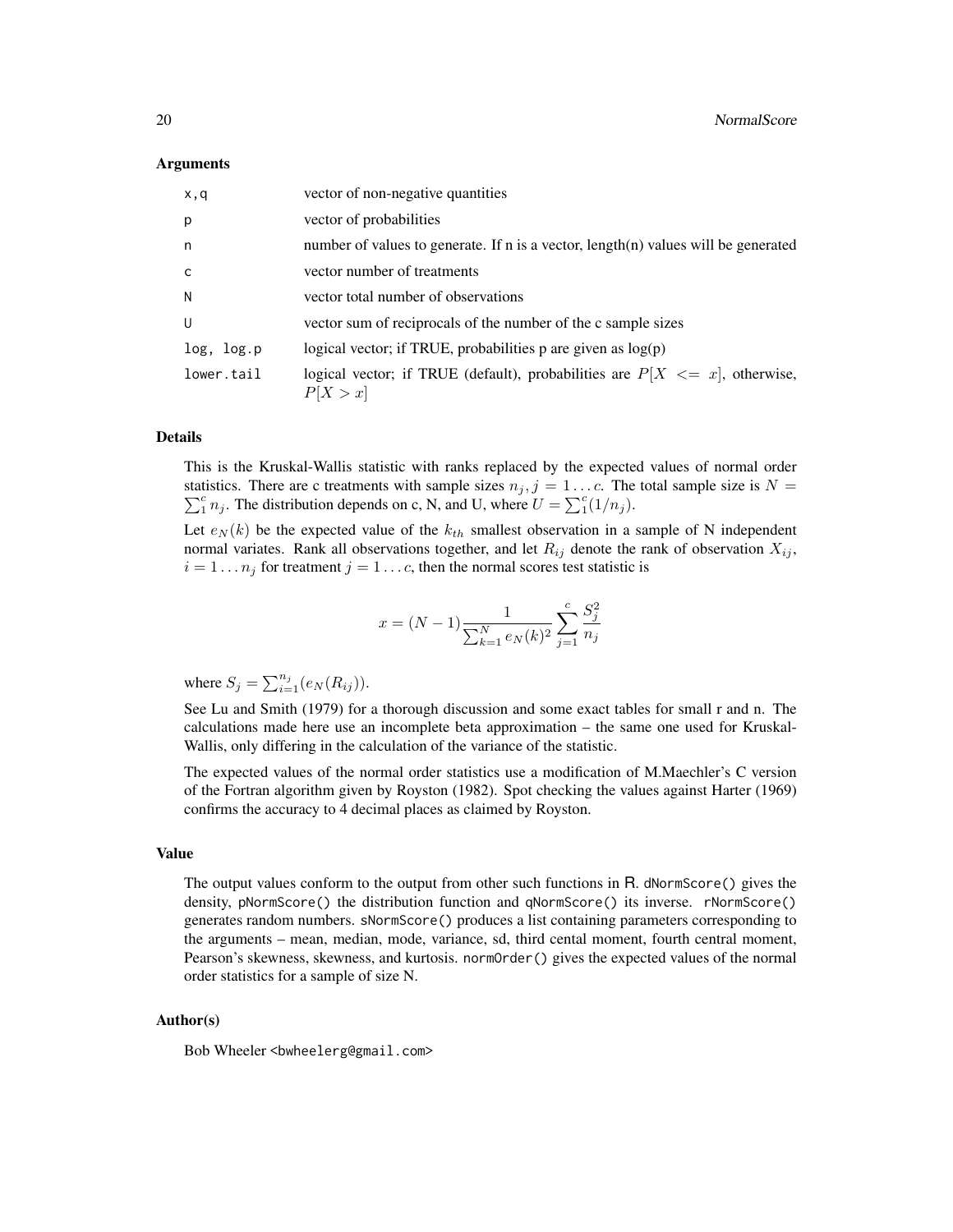#### <span id="page-20-0"></span>Pearson 21

#### References

Harter, H.L. (1969). *Order statistics and their use in testing and estimation, volume 2.* U.S. Supp. of Doc.

Lu, H.T. and Smith, P.J. (1979) Distribution of normal scores statistic for nonparametric one-way analysis of variance. *Jour. Am Stat. Assoc.* 74. 715-722.

Royston, J.P. (1982). Expected normal order statistics (exact and approximate) AS 177. *Applied Statistics.* 31. 161-165.

# Examples

```
#Assuming three treatments, each with a sample size of 5
pNormScore(2, 3, 15, 0.6)
pNormScore(c(0.11,1.5,5.6), 3, 15, 0.6) ## approximately 5% 50% and 95%
sNormScore(3, 15, 0.6)
plot(function(x)dNormScore(x,c=5, N=15, U=0.6),0,5)
```
Pearson *The Pearson product moment correlation coefficient*

# Description

Density, distribution function, quantile function, random generator and summary function for the distribution of Pearson's product moment correlation.

# Usage

```
dPearson(x, N, rho=0.0, log=FALSE)
pPearson(q, N, rho=0.0, lower.tail=TRUE, log.p=FALSE)
qPearson(p, N, rho=0.0, lower.tail=TRUE, log.p=FALSE)
rPearson(n, N, rho=0.0)
sPearson(N, rho=0.0)
```
#### **Arguments**

| x,q        | vector of sample correlations                                                             |
|------------|-------------------------------------------------------------------------------------------|
| p          | vector of probabilities                                                                   |
| rho        | vector of population correlations                                                         |
| N          | vector of numbers of observations, $(N > 3)$                                              |
| n          | number of values to generate. If n is a vector, length(n) values will be generated        |
| log, log.p | logical vector; if TRUE, probabilities p are given as $log(p)$                            |
| lower.tail | logical vector; if TRUE (default), probabilities are $P[R \leq r]$ , otherwise,<br>P[R>r] |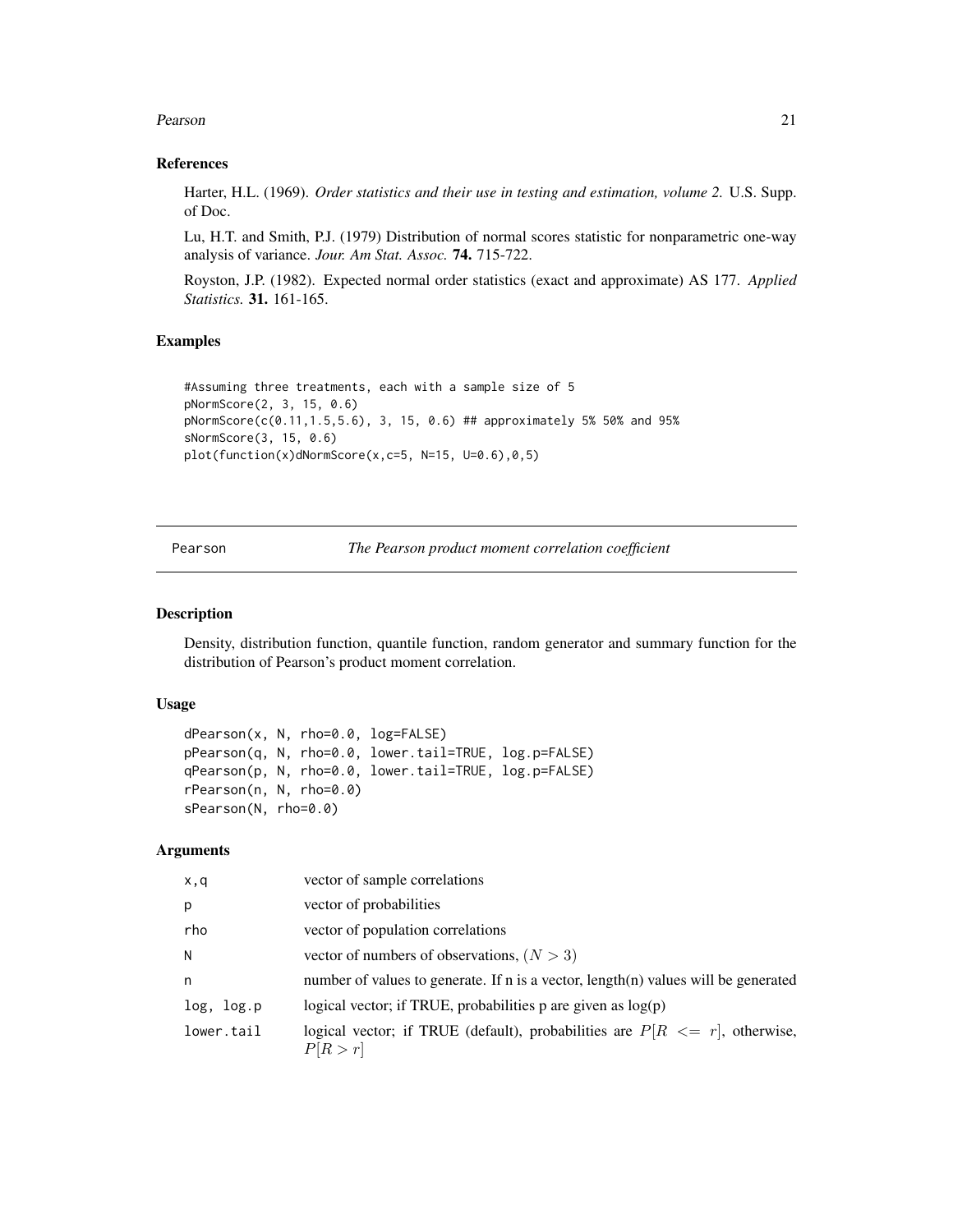Value

The output values conform to the output from other such functions in R. dPearson() gives the density, pPearson() the distribution function and qPearson() its inverse. rPearson() generates random numbers. sPearson() produces a list containing parameters corresponding to the arguments – mean, median, mode, variance, sd, third cental moment, fourth central moment, Pearson's skewness, skewness, and kurtosis.

# Author(s)

Bob Wheeler <br/>bwheelerg@gmail.com>

# Examples

pPearson(0.5, N=10) pPearson(q=0.5, N=10, rho=0.3) sPearson(N=10) plot(function(x)dPearson(x,N=10,rho=0.7),-1,1)

Spearman *Spearman's rho*

#### Description

Density, distribution function, quantile function, random generator and summary function for Spearman's rho.

# Usage

```
dSpearman(x, r, log=FALSE)
pSpearman(q, r, lower.tail=TRUE, log.p=FALSE)
qSpearman(p, r, lower.tail=TRUE, log.p=FALSE)
rSpearman(n, r)
sSpearman(r)
```
#### **Arguments**

| x,q          | vector of non-negative quantities                                                           |
|--------------|---------------------------------------------------------------------------------------------|
| p            | vector of probabilities                                                                     |
| n            | number of values to generate. If n is a vector, length(n) values will be generated          |
| $\mathsf{r}$ | $(r \geq 3)$ vector of number of observations                                               |
| log, log.p   | logical vector; if TRUE, probabilities $p$ are given as $log(p)$                            |
| lower.tail   | logical vector; if TRUE (default), probabilities are $P[X \leq x]$ , otherwise,<br>P[X > x] |

<span id="page-21-0"></span>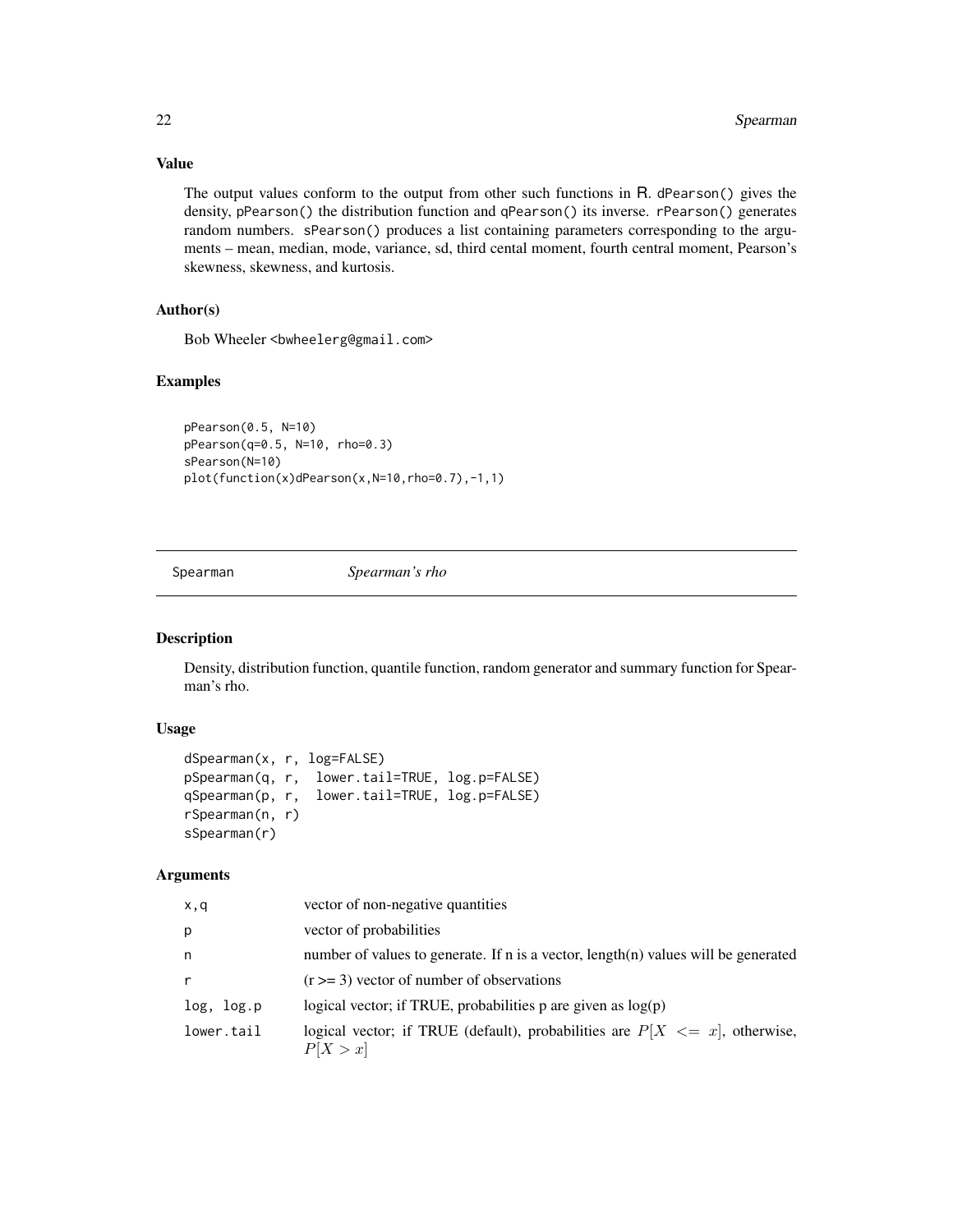#### Spearman 23

#### Details

Spearman's rho is the rank correlation coefficient between r pairs of items. It ranges from -1 to 1. Denote by d, the sum of squares of the differences between the matched ranks, then x is given by:

$$
1 - \frac{6d}{r(r^2 - 1)}
$$

This is, in fact, the product-moment correlation coefficient of rank differences. See Kendall (1975), Chapter 2. It is identical to Friedman's chi-squared for two treatments scaled to the  $-1$ , 1 range – if X is the Friedman statistic, then  $\rho = frac{Xr - 1} - 1$ .

Exact calculations are made for  $r \leq 100$ 

These exact calculations are made using the algorithm of Kendall and Smith (1939).

The incomplete beta, with continuity correction, is used for calculations outside this range.

#### Value

The output values conform to the output from other such functions in R. dSpearman() gives the density, pSpearman() the distribution function and qSpearman() its inverse. rSpearman() generates random numbers. sSpearman() produces a list containing parameters corresponding to the arguments – mean, median, mode, variance, sd, third cental moment, fourth central moment, Pearson's skewness, skewness, and kurtosis.

# Author(s)

Bob Wheeler<br/>bwheelerg@gmail.com>

#### References

Kendall, M. (1975). *Rank Correlation Methods.* Griffin, London.

Kendall, M. and Smith, B.B. (1939). The problem of m rankings. *Ann. Math. Stat.* 10. 275-287.

# Examples

pSpearman(.95, 10) pSpearman(c(-0.55,0,0.55), 10) ## approximately 5% 50% and 95% sSpearman(10) plot(function(x)dSpearman(x, 10),-.9,.9)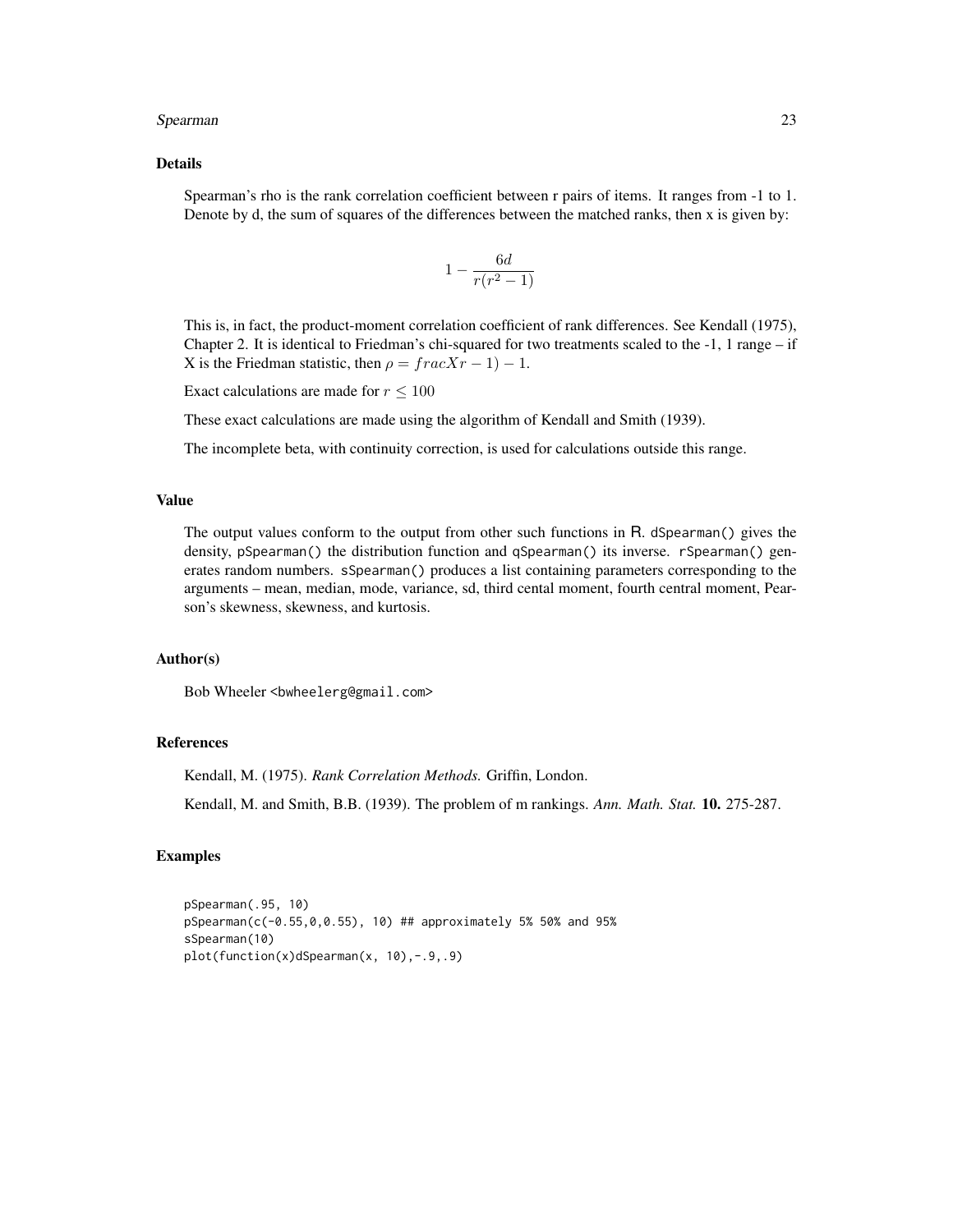<span id="page-23-0"></span>

# Description

Generates normal and exponential random pseudo-random numbers by the method of Marsaglia and Tsang.

# Usage

rziggurat(n, normal=TRUE, new.start=FALSE, seed=556677)

# Arguments

| n.        | number of values to generate. If n is a vector, $length(n)$ values will be generated  |
|-----------|---------------------------------------------------------------------------------------|
| normal    | logical scalar; if TRUE normal values are produced, otherwise exponential val-<br>ues |
| new.start | logical scalar. If TRUE the generator will be started afresh using the seed           |
| seed      | scalar 32 bit starting integer                                                        |

# Value

Generates a vector of real pseudo random numbers.

#### Note

This function does not work properly on LP64 machines which use 64 bit longs. This implementation running in  $R$  is approximately three times as fast as rnorm().

#### Author(s)

Bob Wheeler<br/>bwheelerg@gmail.com>

#### References

Marsaglia, George, and Tsang, Wai Wan. 2000. The Ziggurat method for generating random variables. *Journal of Statistical software.* 5-8. <http://www.jstatsoft.org/v05/i08/>

# Examples

```
rziggurat(50,new.start=TRUE)
rziggurat(50)
rziggurat(50,new.start=TRUE)
```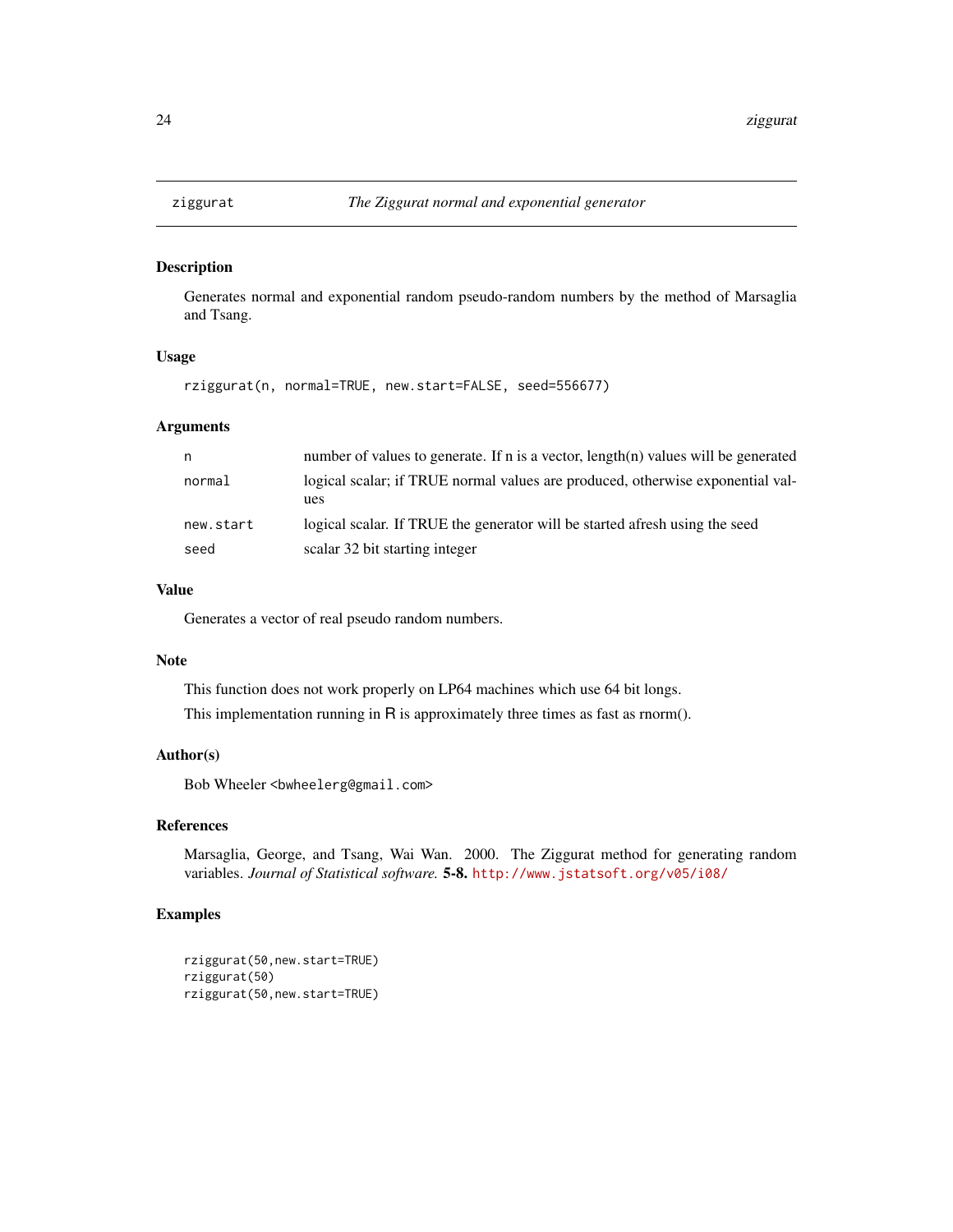# <span id="page-24-0"></span>**Index**

∗Topic distribution

Friedman, [2](#page-1-0) ghyper, [4](#page-3-0) ghyper.types, [7](#page-6-0) invGauss, [9](#page-8-0) Johnson, [11](#page-10-0) Kendall, [13](#page-12-0) KruskalWallis, [15](#page-14-0) maxFratio, [16](#page-15-0) MWC1019, [18](#page-17-0) NormalScore, [19](#page-18-0) Pearson, [21](#page-20-0) Spearman, [22](#page-21-0) ziggurat, [24](#page-23-0) Beta-binomial *(*ghyper*)*, [4](#page-3-0) Beta-negative-binomial *(*ghyper*)*, [4](#page-3-0) Beta-Pascal *(*ghyper*)*, [4](#page-3-0) dFriedman *(*Friedman*)*, [2](#page-1-0) dghyper *(*ghyper*)*, [4](#page-3-0) dinvGauss *(*invGauss*)*, [9](#page-8-0) dJohnson *(*Johnson*)*, [11](#page-10-0) dKendall *(*Kendall*)*, [13](#page-12-0) dKruskalWallis *(*KruskalWallis*)*, [15](#page-14-0) dmaxFratio *(*maxFratio*)*, [16](#page-15-0) dNormScore *(*NormalScore*)*, [19](#page-18-0) dPearson *(*Pearson*)*, [21](#page-20-0) dSpearman *(*Spearman*)*, [22](#page-21-0)

Friedman, [2](#page-1-0)

Generalized hypergeometric *(*ghyper*)*, [4](#page-3-0) Generalized Waring *(*ghyper*)*, [4](#page-3-0) ghyper, [4](#page-3-0) ghyper.types, *[5](#page-4-0)*, [7](#page-6-0)

Hypergeometric waiting time *(*ghyper*)*, [4](#page-3-0)

inverse Gaussian *(*invGauss*)*, [9](#page-8-0) Inverse hypergeometric *(*ghyper*)*, [4](#page-3-0) invGauss, [9](#page-8-0)

Johnson, [11](#page-10-0) JohnsonFit *(*Johnson*)*, [11](#page-10-0)

Kendall, [13](#page-12-0) Kruskal *(*KruskalWallis*)*, [15](#page-14-0) KruskalWallis, [15](#page-14-0)

maxFratio, [16](#page-15-0) moments *(*Johnson*)*, [11](#page-10-0) MWC1019, [18](#page-17-0)

Negative hypergeometric *(*ghyper*)*, [4](#page-3-0) NormalScore, [19](#page-18-0) normOrder *(*NormalScore*)*, [19](#page-18-0) NormScore *(*NormalScore*)*, [19](#page-18-0)

Pearson, [21](#page-20-0) pFriedman *(*Friedman*)*, [2](#page-1-0) pghyper *(*ghyper*)*, [4](#page-3-0) pinvGauss *(*invGauss*)*, [9](#page-8-0) pJohnson *(*Johnson*)*, [11](#page-10-0) pKendall *(*Kendall*)*, [13](#page-12-0) pKruskalWallis *(*KruskalWallis*)*, [15](#page-14-0) pmaxFratio *(*maxFratio*)*, [16](#page-15-0) pNormScore *(*NormalScore*)*, [19](#page-18-0) pPearson *(*Pearson*)*, [21](#page-20-0) pSpearman *(*Spearman*)*, [22](#page-21-0)

qFriedman *(*Friedman*)*, [2](#page-1-0) qghyper *(*ghyper*)*, [4](#page-3-0) qinvGauss *(*invGauss*)*, [9](#page-8-0) qJohnson *(*Johnson*)*, [11](#page-10-0) qKendall *(*Kendall*)*, [13](#page-12-0) qKruskalWallis *(*KruskalWallis*)*, [15](#page-14-0) qmaxFratio *(*maxFratio*)*, [16](#page-15-0) qNormScore *(*NormalScore*)*, [19](#page-18-0) qPearson *(*Pearson*)*, [21](#page-20-0) qSpearman *(*Spearman*)*, [22](#page-21-0)